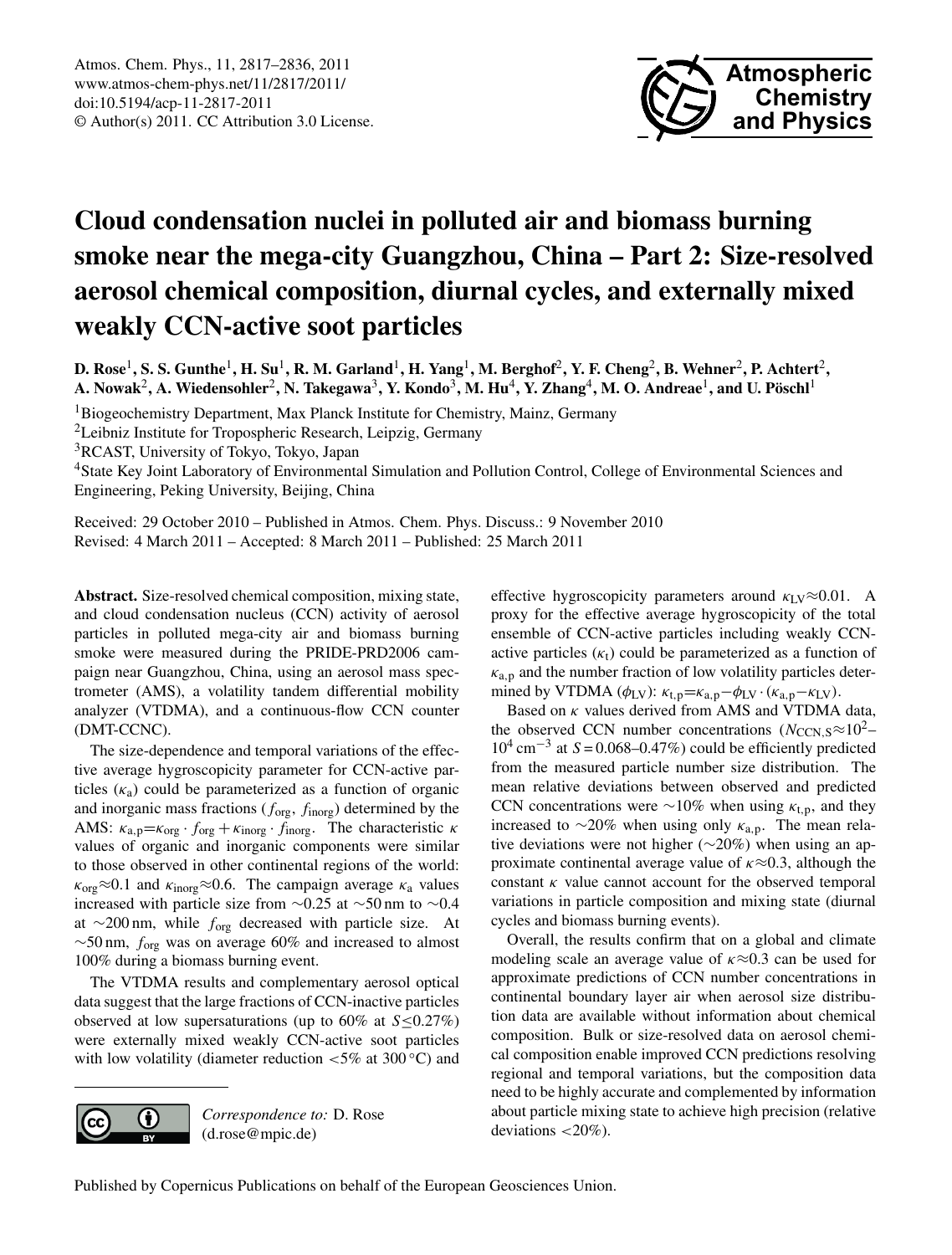# **1 Introduction**

Atmospheric aerosol particles serving as cloud condensation nuclei (CCN) play an important role in the formation of clouds and precipitation, and influence atmospheric chemistry and physics, the hydrological cycle and climate (Pruppacher and Klett, 1997; Seinfeld and Pandis, 2006; Lohmann and Feichter, 2005; IPCC, 2007; Heintzenberg and Charlson, 2009).

Substantial progress has been made in recent years in understanding the source processes that produce cloud-active aerosols, the properties that enable aerosols to act as CCN, the effects of aerosols on cloud physics and precipitation, and the consequences for the climate system (Andreae and Rosenfeld, 2008; Stevens and Feingold, 2009; Pöschl et al., 2009, and references therein). To incorporate the effects of CCN in meteorological models at all scales, from large eddy simulation (LES) to global climate models (GCM), knowledge of the spatial and temporal distribution of CCN in the atmosphere is essential (Huang et al., 2007). Several studies reported CCN measurements from various regions around the world (e.g., Andreae, 2009; Andreae and Rosenfeld, 2008; Bougiatioti et al., 2009; Broekhuizen et al., 2006; Chang et al., 2010; Dusek et al., 2006, 2010; Ervens et al., 2010; Gunthe et al., 2009; Hudson and Yum, 2002; Lance et al., 2009; Roberts et al., 2001, 2002, 2006; Shantz et al., 2010; Wang et al., 2008, 2010; Yum and Hudson, 2004; Yum et al., 2005). However, the actual influence and relative importance of aerosol size distribution, chemical composition, and mixing state on the variability and predictability of CCN concentrations remained a subject of continued discussion (e.g., Broekhuizen et al., 2006; Dusek et al., 2006; Hudson, 2007; Cubison et al., 2008; Kuwata et al., 2008; Wang et al., 2008; Bougiatioti et al., 2009; Gunthe et al., 2009; Ervens et al., 2010; Juranyi et al., 2010; Rose et al., 2010a; Wex et al., ´ 2010). Size-resolved measurements, long-term data sets, and uncertainty analyses of CCN modeling techniques are needed to resolve these issues.

Part 1 of this study (Rose et al., 2010a) presented the CCN properties of aerosol particles in polluted air and biomass smoke near the mega-city Guangzhou, China, as measured within the "Program of Regional Integrated Experiments of Air Quality over the Pearl River Delta" intensive campaign in July 2006 (PRIDE-PRD2006). Different model approaches for the prediction of the CCN number concentrations were tested. With a  $\kappa$ -Köhler model (Petters and Kreidenweis, 2007) using the measured particle hygroscopicity and number size distribution, the error in the prediction was on average less than ∼10%. Using a constant average hygroscopicity parameter ( $\kappa = 0.3$ ) and variable size distributions as measured, the deviations between observed and predicted CCN concentrations were on average still less than 20%. These and other sensitivity tests in related studies (e.g., Dusek et al.,  $2006$ ; Gunthe et al.,  $2009$ ; Jurányi et al.,  $2010$ ) suggest that the variability in particle number and size are more important than that in chemical composition and hygroscopicity for predicting the variability of CCN concentrations in continental boundary layer air. The mixing state of the particles with regard to their hygroscopicity, however, seems to be important for accurate CCN predictions (Medina et al., 2007; Cubison et al., 2008; Anttila, 2010; Ervens et al., 2010; Su et al., 2010; Wang et al., 2010). Especially since close to anthropogenic sources aerosols typically comprise externally mixed carbonaceous particles (soot) with distinctive hygroscopic properties (Cubison et al., 2008; Kuwata et al., 2007; Kuwata and Kondo, 2008; Wang et al., 2010).

In this manuscript, we use the same CCN data set from the Chinese mega-city Guangzhou as presented in Rose et al. (2010a) to investigate whether including detailed information about aerosol chemical composition and mixing state from complementary measurements improve the predictability of CCN concentrations. For this purpose we apply data from aerosol mass spectrometry (AMS) and volatility tandem differential mobility analyzer (VTDMA) measurements that were performed in parallel to the CCN measurements during PRIDE-PRD2006.

In Sect. 3.1, we show how AMS data can be used for efficient prediction of the average effective hygroscopicity of CCN-active particles, assuming internal mixing of inorganic and organic components (e.g., Ervens et al., 2010; Cubison et al., 2008; Gunthe et al., 2009). In Sect. 3.2, we derive an approximate average  $\kappa$  value for externally mixed, weakly CCN-active soot particles, and we address their influence on the prediction of CCN concentrations. In Sect. 3.3, we present diurnal cycles of CCN, AMS, VTDMA, and complementary aerosol optical parameters, and we discuss how they are linked to local and regional aerosol sources.

# **2 Methods**

## **2.1 Measurement location**

The measurements were performed during the period of 1–30 July 2006 in Backgarden (23.55◦ N, 113.07◦ E), a small village ∼60 km northwest of Guangzhou on the outskirts of the densely populated center of the Pearl River Delta (PRD). Due to the prevailing monsoon circulation at this time of year, the air masses came mainly from the south/southeast, making this site a rural receptor site for the regional pollution resulting from the outflow of the city cluster around Guangzhou. For more information about the measurement location and meteorological conditions see Garland et al. (2008) and Rose et al. (2010a).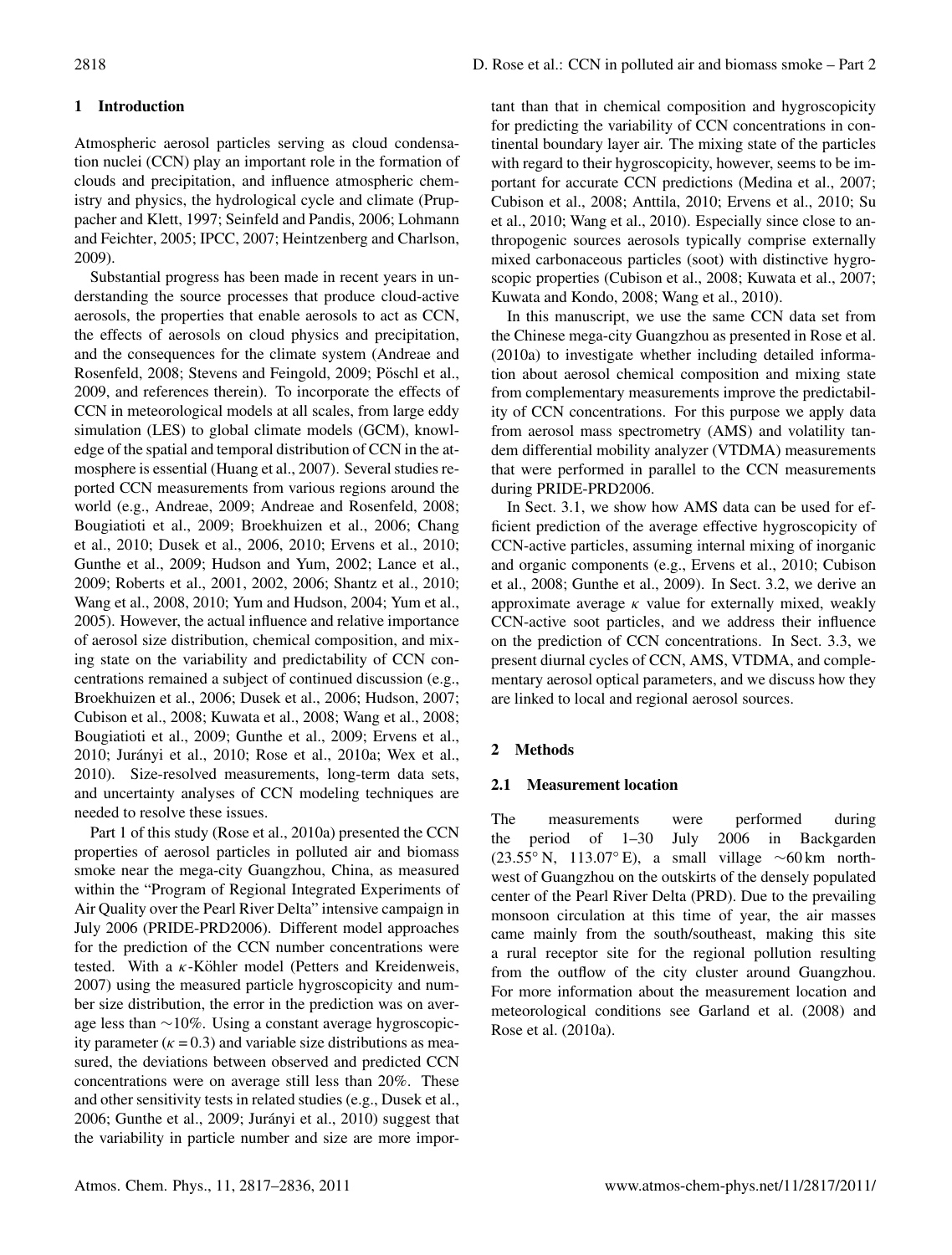**Table 1.** List and short description of CCN parameters and other symbols used in this study. The first four variables are fit parameters of a cumulative Gaussian distribution function (CDF) fit of the CCN efficiency spectrum (Eq. (1) of Rose et al., 2010a). The  $\kappa$  parameters are effective hygroscopicity parameters (Petters and Kreidenweis, 2007). Details about the definition and determination of all parameters can be found in Rose et al. (2010a).

| Symbol                        | Unit              | Description                                                                                                                                                                                                                                 |
|-------------------------------|-------------------|---------------------------------------------------------------------------------------------------------------------------------------------------------------------------------------------------------------------------------------------|
| $D_{a}$                       | nm                | midpoint activation diameter determined by a 3-parameter CDF fit                                                                                                                                                                            |
| $\sigma_{\rm a}$              | nm                | standard deviation of a 3-parameter CDF fit; characterizes the                                                                                                                                                                              |
| $D_{t}$                       | nm                | heterogeneity of CCN-active particles in the size range around $Da$<br>midpoint activation diameter determined by a 2-parameter CDF fit<br>in which the maximum is limited to unity                                                         |
| $MAF_f$                       |                   | maximum activated fraction determined by a 3-parameter CDF fit                                                                                                                                                                              |
| MAF <sub>m</sub>              |                   | activated fraction measured at the largest selected diameter $(\sim 270 \text{ nm})$                                                                                                                                                        |
| $K_{2}$                       |                   | hygroscopicity parameter characteristic for internally mixed<br>CCN-active particles; calculated from the fit parameter $D_a$                                                                                                               |
| Kt                            |                   | hygroscopicity parameter characteristic for the total ensemble of<br>aerosol particles, including internally mixed CCN-active particles<br>as well as externally mixed weakly CCN-active particles; derived<br>from the fit parameter $D_t$ |
| $\kappa_{\rm a,p}$            |                   | predicted $\kappa$ value as calculated from Eq. (1); characteristic for<br>internally mixed CCN-active particles                                                                                                                            |
| $\kappa_{\rm t,p}$            |                   | predicted $\kappa$ value as calculated from Eqs. (3), (4), or (5); proxy for<br>total ensemble of aerosol particles                                                                                                                         |
| $k_{\rm LV}$                  |                   | effective hygroscopicity of particles with low volatility                                                                                                                                                                                   |
| $N_{\text{CCN.S}}$            | $cm-3$            | number concentration of CCN at supersaturation S                                                                                                                                                                                            |
| $N_{\text{CCN},S,p}$          | $cm-3$            | predicted number concentration of CCN at supersaturation S                                                                                                                                                                                  |
| D                             | nm                | mobility equivalent particle diameter                                                                                                                                                                                                       |
| $D_{\rm VT}$                  | nm                | particle diameter selected by the VTDMA                                                                                                                                                                                                     |
| $f_{\text{inorg}}$            |                   | inorganic mass fraction detected by the AMS                                                                                                                                                                                                 |
| $f_{\text{org}}$              |                   | organic mass fraction detected by the AMS                                                                                                                                                                                                   |
| $m_D$                         | $\mu$ g m $^{-3}$ | AMS mass concentrations integrated over the size interval                                                                                                                                                                                   |
|                               |                   | of $D_a - \sigma_a$ to $D_a + \sigma_a$                                                                                                                                                                                                     |
| S                             | $\%$              | water vapor supersaturation                                                                                                                                                                                                                 |
| $S_c$                         | $\%$              | critical supersaturation                                                                                                                                                                                                                    |
| $\kappa_{\text{inorg}}$       |                   | effective hygroscopicity of the inorganic mass                                                                                                                                                                                              |
| $\kappa_{\text{org}}$         |                   | effective hygroscopicity of the organic mass                                                                                                                                                                                                |
| $\phi_{\rm LV}$               |                   | number fraction of low volatility (LV-) particles                                                                                                                                                                                           |
| $\phi_{\text{LV},\text{D}_a}$ |                   | number fraction of LV-particles at $D_{VT}$ that is closest to $D_a$                                                                                                                                                                        |
| $\omega_{532}$                |                   | single scattering albedo at 532 nm wavelength                                                                                                                                                                                               |

#### **2.2 Instrumentation and data processing**

#### **2.2.1 Aerosol inlet system**

The main aerosol inlet used in this study was equipped with a Rupprecht and Patashnick  $PM_{10}$  inlet (flow rate 16.7 L min−<sup>1</sup> ). The sample flow passed through stainless steel tubing (1.9 cm inner diameter (i.d.), 5.1 m length) and a diffusion dryer with silica gel/molecular sieve cartridges (alternating regeneration with dry pressurized air, regeneration cycles 15–50 min, average RH=33±7%). After drying in this automated aerosol dryer (Tuch et al., 2009), the sample flow was split into separate lines. One led to the CCN measurement setup described below (0.9 cm i.d. stainless steel,  $\sim$ 4 m length, flow rate 1.5 L min<sup>-1</sup>), one to the setup measuring aerosol optical properties, and another one was used for aerosol particle size distribution measurements (3–900 nm) with a twin differential mobility particle sizer (TDMPS), and volatility measurements with a volatility tandem differential mobility analyzer (VTDMA). The inlet, dryer, size distribution measurements, and volatility measurements were operated by the Leibniz Institute for Tropospheric Research (IfT).

The aerosol mass spectrometry (AMS) data employed in this study were acquired by the University of Tokyo using a separate aerosol inlet system. The sample air for the AMS was aspirated from the rooftop of the building using a stainless steel tube of ∼6 m with an inner diameter of 10 mm. A PM<sub>2.5</sub> cyclone (flow rate  $10 \text{ L min}^{-1}$ ; URG Corp., USA) was used for the inlet to remove coarse particles, although the actual size-cut of the AMS is determined by the more restrictive transmission characteristics of its aerodynamic lens (approximately  $PM<sub>1</sub>$ ). The 10 mm tube was reduced to a tube with an i.d. of 4.4 mm and subsequently to a tube with an i.d. of 2.0 mm (∼0.49 m length) using two isokinetic manifolds in order to match the AMS sample flow and orifice assembly. The temperature of the tube and the AMS orifice was controlled at a constant value (40 °C or 42 °C, depending on ambient dew point) to dry the particles in the sample air. The relative humidity in the sample air was calculated to be within the range of 30–45% for the entire period of the campaign.

#### **2.2.2 Cloud condensation nuclei (CCN)**

Size-resolved CCN efficiency spectra (CCN activation curves, 16 min time resolution) were measured with a Droplet Measurement Technologies continuous-flow CCN counter (DMT-CCNC; Roberts and Nenes, 2005; Lance et al., 2006) coupled to a differential mobility analyzer (DMA; TSI 3071) and a condensation particle counter (CPC; TSI 3762; Frank et al., 2006; Rose et al., 2008). The sheath air flow of the DMA was dried with a silica gel diffusion dryer to an average RH of <5%. In this setup the particles are rapidly dried upon entering the DMA. Thus, size selection is effectively performed under dry conditions, and the relative deviations in particle diameter should be  $\langle 1\%$  except for potential kinetic limitations (Mikhailov et al., 2009). Key parameters derived from the measured CCN efficiency spectra are briefly explained and listed in Table 1. For a detailed description of the parameters and more details about the measurement procedure, calibration, and data analysis see Part 1 of this study (Rose et al., 2010a).

During PRIDE-PRD 2006, CCN data were recorded for six supersaturation (S) levels between 0.068% and 1.27%, but two levels  $(S = 0.67\%$  and  $S = 1.27\%)$  were not measured throughout the entire campaign (see Fig. 5 a, b of Rose et al., 2010a). To avoid potential biases due to different averaging times, the data points measured at these S were omitted in the correlation analyses of this paper.

CCN size distributions were calculated by multiplying the CCN efficiency spectra (3-parameter CDF fit, Table 1) with the total aerosol particle (CN) number size distribution measured in parallel by a TDMPS (Sect. 2.2.6). Total CCN number concentrations  $(N_{\text{CCN},S})$  were obtained by integration of the CCN size distributions.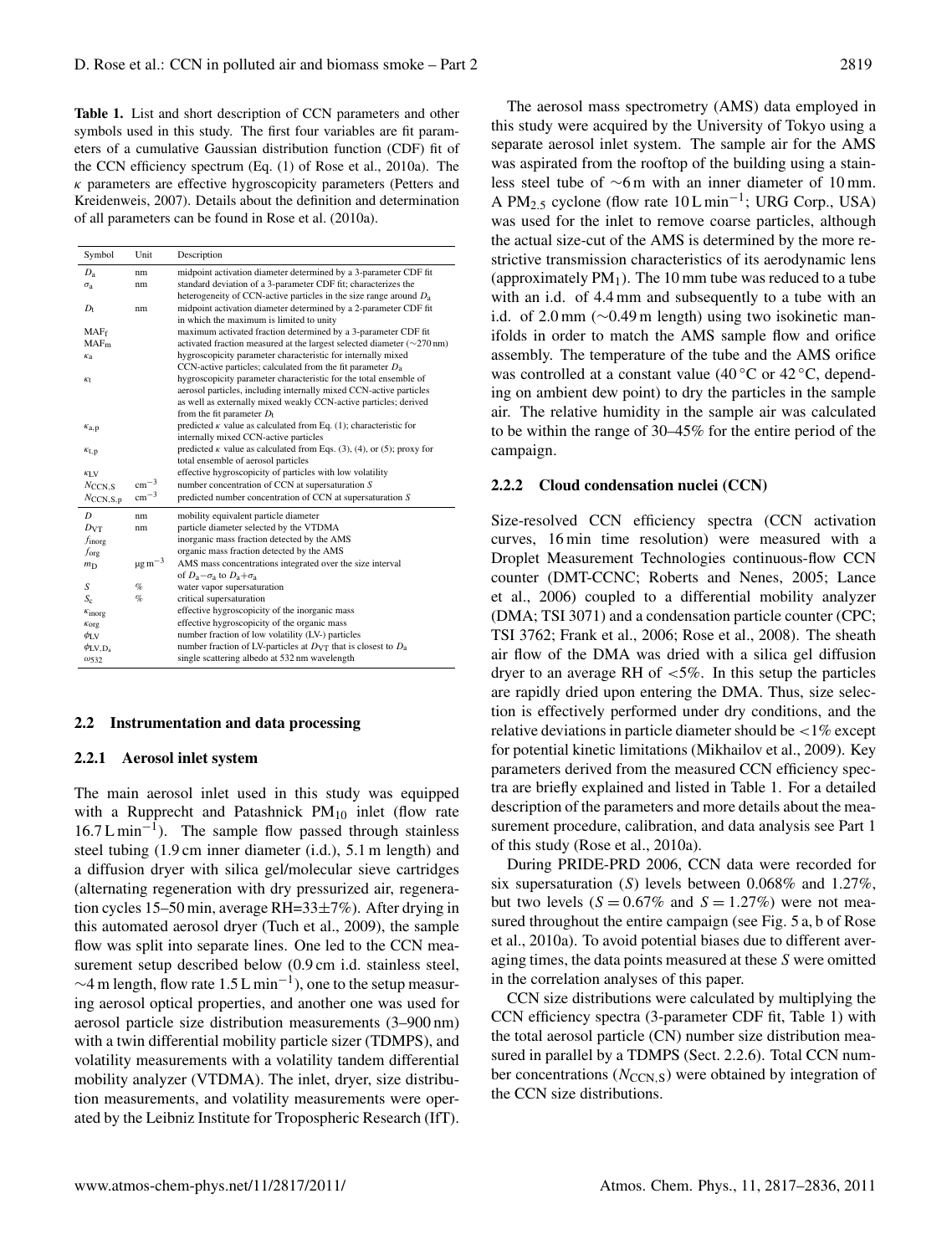#### **2.2.3 Aerosol mass spectrometry (AMS)**

An Aerodyne quadrupole aerosol mass spectrometer (Q-AMS, referred to as "AMS" for brevity) was used to measure the size-resolved chemical composition of non-refractory (∼600 ◦C) submicron aerosol particles (Jayne et al., 2000). The performance of the AMS during the PRIDE-PRD2006 campaign is described in detail by Takegawa et al. (2009). The AMS data used in this study comprise a time series of mass size distributions  $\left(\frac{dM}{d\log D_{\text{va}}}, \sim 10 \text{ min time} \right)$ tion) where  $D_{va}$  is the vacuum aerodynamic diameter (De-Carlo et al., 2004). The mass size distributions were calculated for inorganic ions ( $SO_4^{2-}$ ,  $NH_4^+$ ,  $NO_3^-$ ,  $Cl^-$ ) and organic matter (Org) in the size range between  $45$  nm and  $1.4 \mu$ m.

The mass concentration data of each size bin were averaged with the two adjacent size bins to minimize the influence of noise. To make the size-resolved AMS results directly comparable with the CCN and VTDMA measurement results, all calculations and plots in this study using AMS data were based on approximate mobility equivalent diameters that have been calculated by division of the AMS vacuum aerodynamic diameter by a scaling factor of 1.7, which is based on the assumption of an effective particle density of 1.7  $\text{g cm}^{-3}$  as reported for similar locations (Cheng et al., 2006; Zhang et al., 2009). Accordingly, the scaled AMS mass size distributions span a mobility diameter range of 27 nm to 850 nm and in the remainder of this study we refer only to mobility equivalent diameters.

For further analysis, only the mass concentrations measured at particle sizes  $> 50 \text{ nm}$  were used. Below this size, the reliability of the AMS data was low due to the low detection efficiency of the instrument. Size-resolved mass fractions were calculated diameter-wise from the size distributions of mass concentration. The mass fraction of one chemical component is its mass concentration divided by the sum of the masses of all AMS measured components at this diameter.

To describe the chemical composition of the particles activated at the midpoint of the CCN efficiency spectrum, the AMS mass concentrations were integrated over the size interval of  $D_a-\sigma_a$  to  $D_a+\sigma_a$  (activation diameter  $\pm$  CDF standard deviation). The mass concentrations within these intervals  $(m_D)$  were used to calculate mass fractions of inorganic and organic components ( $f_{\text{inorg}}$ ,  $f_{\text{org}}$ ) for further analysis (e.g., correlation analysis). CCN efficiency spectra with  $D_a-\sigma_a$ <50 nm were excluded from further analysis. Thus, all CCN efficiency spectra measured at  $S = 0.87\%$  and a part of those at  $S = 0.47\%$  were excluded in the correlation analysis between CCN and AMS data.

Note that for a density correction factor lower than 1.7, the mobility equivalent diameter range for the AMS data would be linearly shifted to larger values. The effects on the prediction of hygroscopicity parameters ( $\kappa_{a,p}$ , Table 1, Sect. 3.1.2), however, would be small because the size dependence of the composition was generally small. For example, a density factor of 1.5 instead of 1.7 would change the average value of  $\kappa_{a,p}$  by ∼1% at ∼50 nm and by ∼3% at ∼200 nm.

#### **2.2.4 Volatility measurements (VTDMA)**

A volatility tandem differential mobility analyzer (VTDMA; Philippin et al., 2004) was used to measure the number size distributions of the non-volatile residuals of monodisperse particles that were heated at  $300\,^{\circ}\text{C}$  (7 selected diameters in the range of 30–220 nm; time resolution of 1 hour for a complete cycle of 7 diameters). In polluted mega-city air, the material of submicrometer particles that is non-volatile at this temperature is considered to be mostly soot (Smith and O'Dowd, 1996; Burtscher et al., 2001; Kondo et al., 2006; Rose et al., 2006; Frey et al., 2008; Cheng et al., 2009; Wehner et al., 2009), which consists mainly of black or elemental carbon but may also contain some refractory organic matter (Andreae and Gelencsér, 2006; Pöschl, 2005; Sadezky et al., 2005).

In the VTDMA, the measured size distribution of nonvolatile residuals usually separates into two or more modes. The mode which appears in the size range of the initially selected diameter represents particles of low volatility (diameter reduction  $<$  5% at 300 °C), denoted as "LV-particles" for brevity (Cheng et al., 2009; Wehner et al., 2009). The number fraction of LV-particles  $(\phi_{\text{LV}})$ , i.e., their number concentration divided by the total particle number concentration, can be interpreted as the fraction of externally mixed fresh soot particles. Particles with smaller residuals and larger fractions of volatile material (diameter reduction  $>5\%$ ) can be regarded as aged and internally mixed soot particles (Cheng et al., 2009; Wehner et al., 2009).

For each VTDMA measurement cycle, a number size distribution of LV-particles was calculated by multiplying  $\phi_{\text{LV}}$ with the particle number (CN) size distribution (measured by the TDMPS) at the diameters selected by the VTDMA  $(D_{VT})$ . The resulting data points were fitted with a lognormal distribution for inter- and extrapolation.

#### **2.2.5 Optical measurements (Nephelometer and PAS)**

Total aerosol particle scattering coefficients at three different wavelengths ( $\lambda = 450$  nm, 550 nm, and 700 nm) were measured with an integrating nephelometer (Model 3563, TSI) and the aerosol particle absorption coefficient at 532 nm was determined with a photoacoustic spectrometer (PAS; Desert Research Institute). The time resolution was 2 min for the nephelometer and 10 s for the PAS. The PAS data was averaged for two minutes to match the time scale of the nephelometer. The single scattering albedo at  $\lambda$ =532 nm ( $\omega$ <sub>532</sub>) was calculated from these parameters as described by Garland et al. (2008) and was used to correlate with the CCN properties. For more information on the aerosol optical properties during this campaign see Garland et al. (2008).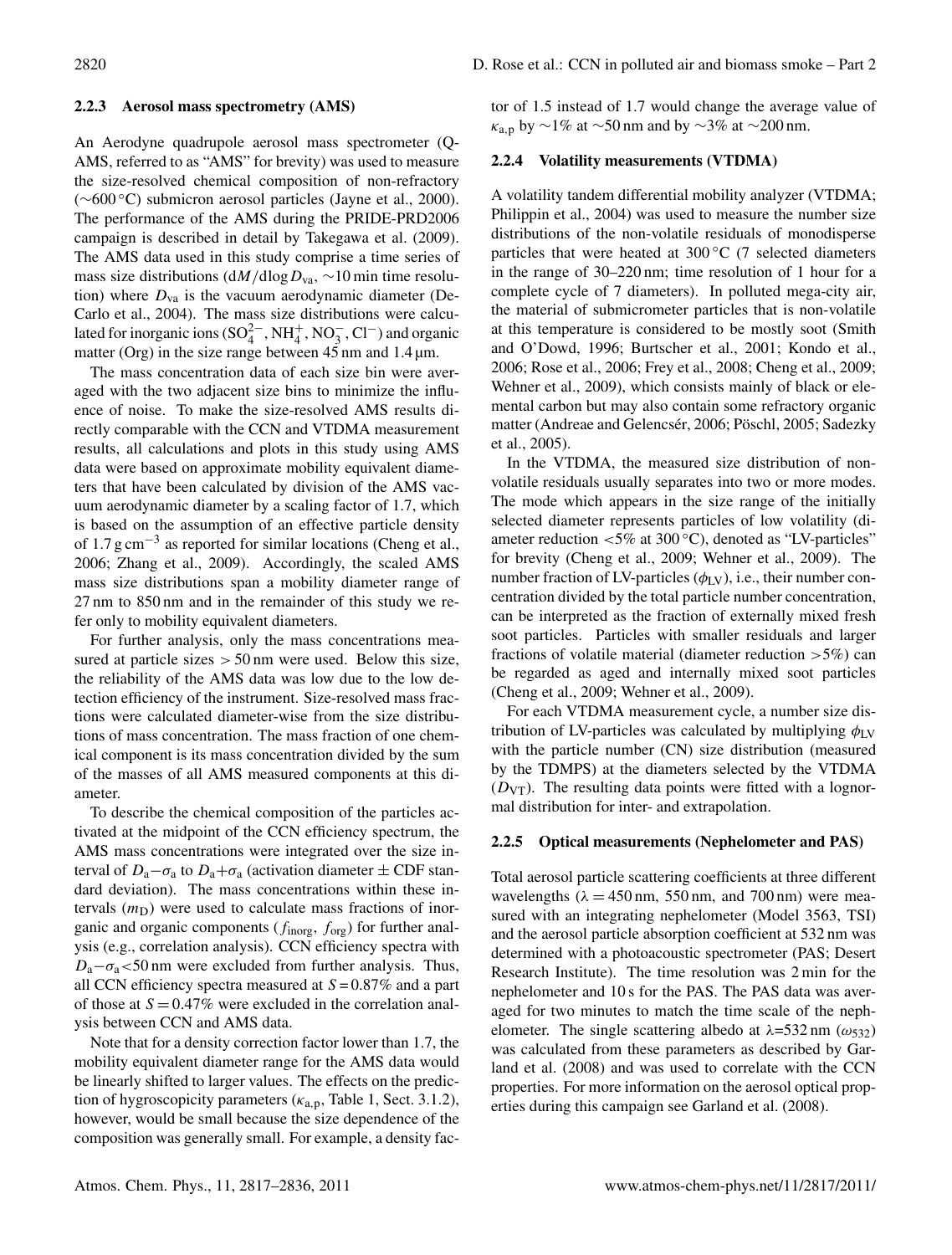## **2.2.6 Particle size distribution measurements (TDMPS)**

The TDMPS (Twin differential mobility particle sizer) used in the PRIDE-PRD2006 campaign was a custom-made instrument from the IfT. In this instrument a combination of two DMAs and two CPCs is used to measure the particle size distribution for a wider size range (here 3–900 nm) than typical DMPS instruments do. For more information on operation, calibration, and uncertainties see Birmili et al. (1999) and Wiedensohler et al. (2010).

## **2.2.7 Time resolution and selected periods**

For correlation analyses, the time resolution of the AMS, VT-DMA, and optical data sets was adjusted to the time resolution of the CCN data. The AMS or VTDMA data point corresponding to a CCN data point was chosen to be the one that is closest in time within a time interval of  $\pm 10$  min (AMS) or  $\pm 60$  min (VTDMA). The optical data were averaged over the time interval of one CCN measurement (16 min). If for a CCN data point no corresponding AMS, VTDMA, or optical data point was available, the CCN data point was discarded.

Due to the resulting different averaging intervals, the campaign averages calculated in this study may differ from those of Rose et al. (2010a). The CCN data set that was used in Rose et al. (2010a) comprised measurements from 30 June to 30 July 2006. The data set that was taken for the correlation analyses in this study, however, comprised CCN measurements from 12/14 July to 30 July 2006 because of the limited availability of the AMS/VTDMA measurements. Since the second half of July was characterized by two polluted periods (cf. Fig. 5 of Rose et al., 2010a), in this study, the average particle hygroscopicity is lower and the average particle number size distribution is shifted to larger sizes compared to the findings of Rose et al. (2010a).

The highly polluted period of 23 July 00:00 to 26 July 12:59 is referred to as the "biomass burning event (BBE)". As discussed in Part 1 of this study, this period was characterized by intense local biomass burning of plant waste by local farmers, which was visible in the vicinity of the measurement site. As in Rose et al. (2010a), characteristic differences between the BBE and the rest of the campaign are also addressed in this manuscript.

## **3 Results and discussion**

# **3.1 Aerosol chemical composition and effective hygroscopicity of CCN-active particles**

#### **3.1.1 Observations and derivation of** κ**org and** κ**inorg**

Figure 1 shows average aerosol mass size distributions of organic matter and inorganic ions as determined by AMS measurements performed in parallel to the CCN measurements. Averaged over the campaign excluding the biomass burning



**Fig. 1.** Mass size distributions of organic and inorganic compounds determined by aerosol mass spectrometry (AMS) averaged **(a)** over the campaign excluding the biomass burning event (BBE), and **(b)** over the BBE plotted against the mobility equivalent particle diameter.

event (Fig. 1a), the organic and the sulfate mass size distribution peaked at mobility equivalent diameters of around 220 nm and 250 nm, respectively. The mass size distributions of the other inorganic ions also peaked around 250 to 300 nm but at much lower concentration levels. The total mass concentration in the investigated particle size range (50–850 nm) was  $\sim$ (32 ± 29) µg m<sup>-3</sup>, and the contributions of individual components are listed in Table 2.

During the biomass burning event (BBE, Fig. 1b), the mass concentrations of all components were by a factor of  $\sim$ 2 higher than during the rest of the campaign. The mass size distributions of the inorganic ions were narrower with the peak shifted to 300 to 350 nm. The mass size distribution of organic matter, however, exhibited two separate peaks around 170 nm and 300 nm, respectively. In the small particle size range ( $\langle \sim 200 \text{ nm} \rangle$  only the organic mass concentration increased during the BBE, whereas the inorganic ion concentrations remained almost the same as during the rest of the campaign.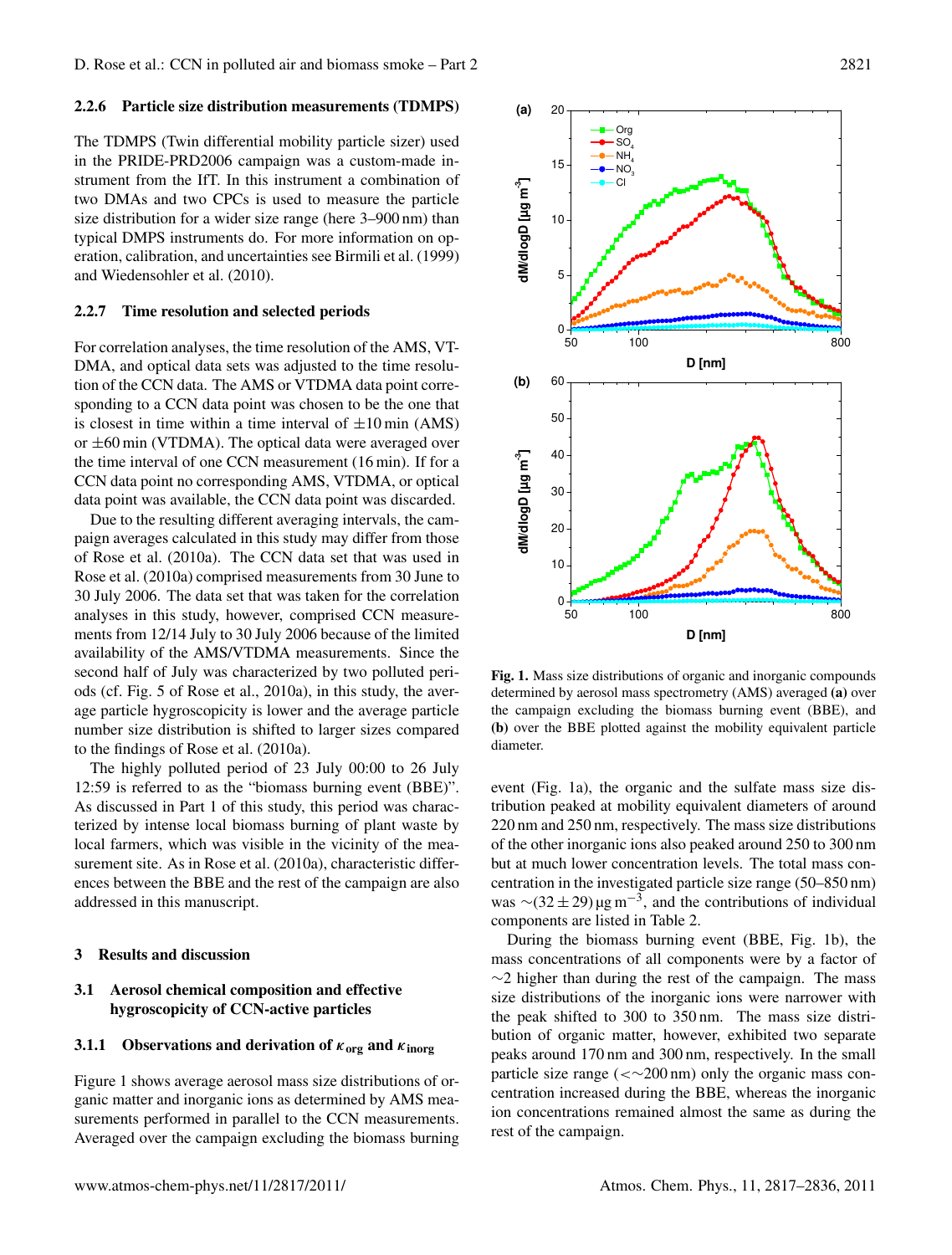

**Fig. 2.** Size distributions of mass fractions of organic and inorganic compounds (colored areas) determined by the AMS, and observed effective hygroscopicity parameter of CCN-active particles  $(\kappa_a)$ , data points) averaged (a) over the campaign excluding the BBE, and **(b)** over the BBE. Data points are median values and error bars indicate inter-quartile ranges.

Figure 2 depicts the size distributions of the mass fractions of the individual chemical components averaged over the campaign excluding the BBE and averaged over the BBE. For both the averaging periods, the ratio of inorganic to organic mass increased with particle size. The larger particles (>∼200 nm) exhibited an inorganic mass fraction of 50–60% throughout the whole campaign, whereas for the smaller particles (50–200 nm) the mass fractions during the BBE differed a lot from those during the rest of the campaign (increasing organic mass fraction with decreasing size, up to almost 100% during the BBE and up to only ∼60% during the rest of the campaign).

In the same figure, the measured effective hygroscopicity parameter  $\kappa_a$  (characteristic for the CCN-active particles) is plotted versus the activation diameter  $D_a$  (Table 1). The scale of the  $\kappa$ -axis is chosen so that it matches the scale of the mass fraction according to the expected relationship between hygroscopicity and chemical composition, that is  $\kappa = 0.1$  for

**Table 2.** Average mass concentrations of organic matter and inorganic ions (arithmetic mean values  $\pm$  standard deviation) as obtained from AMS measurements integrated over a mobility equivalent particle size range of 50–850 nm for the entire campaign, for the biomass burning event (BBE), and for the campaign excluding the BBE.

| Component       | Entire<br>campaign | <b>BBE</b>      | Mass concentration $[\mu g m^{-3}]$<br>Campaign<br>excl. BBE |  |  |
|-----------------|--------------------|-----------------|--------------------------------------------------------------|--|--|
| Org             | $16.1 \pm 13.3$    | $32.5 \pm 19.8$ | $12.8 \pm 8.3$                                               |  |  |
| $SO_4$          | $12.8 \pm 9.2$     | $20.7 \pm 7.6$  | $11.3 \pm 8.7$                                               |  |  |
| NH <sub>4</sub> | $6.1 \pm 7.2$      | $9.9{\pm}4.5$   | $5.4 \pm 7.3$                                                |  |  |
| NO <sub>3</sub> | $1.8 + 1.9$        | $3.0 \pm 2.4$   | $1.5 \pm 1.6$                                                |  |  |
| $\mathcal{C}$   | $0.9 \pm 3.5$      | $1.8 + 4.3$     | $0.7 + 3.3$                                                  |  |  |
| Total           | $37.8 \pm 35.0$    | $67.9 \pm 38.7$ | $31.7 \pm 29.3$                                              |  |  |

aerosol that consists only of organic material and  $\kappa = 0.6$  for aerosol consisting of only inorganic material. The approximate average organic  $\kappa$  value of 0.1 is consistent with earlier studies (e.g., Gunthe et al., 2009; Dusek et al., 2010; King et al., 2010; Pöschl, 2011, and references therein) and within the characteristic range for individual organic compounds going from zero for insoluble species to ∼0.3 for small soluble molecules such as oxalic acid (Petters and Kreidenweis, 2007; Mikhailov et al., 2009).

Figure 2b shows that during the BBE, the  $\kappa$  data points follow the border between inorganic and organic mass fraction. This can be expected when assuming a simple approximative mixing rule for  $\kappa$  (Gunthe et al., 2009; Dusek et al., 2010). The predicted  $\kappa_a$  value for particles of a certain size is:

$$
\kappa_{\rm a,p} \approx \kappa_{\rm org} \cdot f_{\rm org} + \kappa_{\rm inorg} \cdot f_{\rm inorg} \approx 0.1 \cdot f_{\rm org} + 0.6 \cdot f_{\rm inorg} \tag{1}
$$

with  $\kappa_{org}$  and  $\kappa_{inorg}$  being the effective hygroscopicity parameters for organic and inorganic components, and  $f_{\text{org}}$  and finorg being the organic and inorganic mass fractions at particle diameter D, respectively. By definition, the mixing rule for the  $\kappa$  values of different particle components refers to volume fractions, but mass fractions can be used for first-order approximations (Kreidenweis et al., 2008, 2009) assuming that the densities of individual components are similar to the overall particle density, which is reasonable for particles consisting mostly of organics and sulfate (Gunthe et al., 2009).

In contrast, the  $\kappa$  values in the plot of the campaign average excluding the BBE (Fig. 2a) did not follow the line between inorganic and organic mass fraction as well. The hygroscopicity increased with particle size as did the inorganic mass fraction, but for  $D > 60$  nm the observed  $\kappa_a$  was higher than the expected hygroscopicity. This inconsistency can be partly attributed to the large number of data points with low mass concentrations that go into the campaign average and make the AMS data less reliable. For the BBE, this is not the case since the mass concentrations were generally much higher.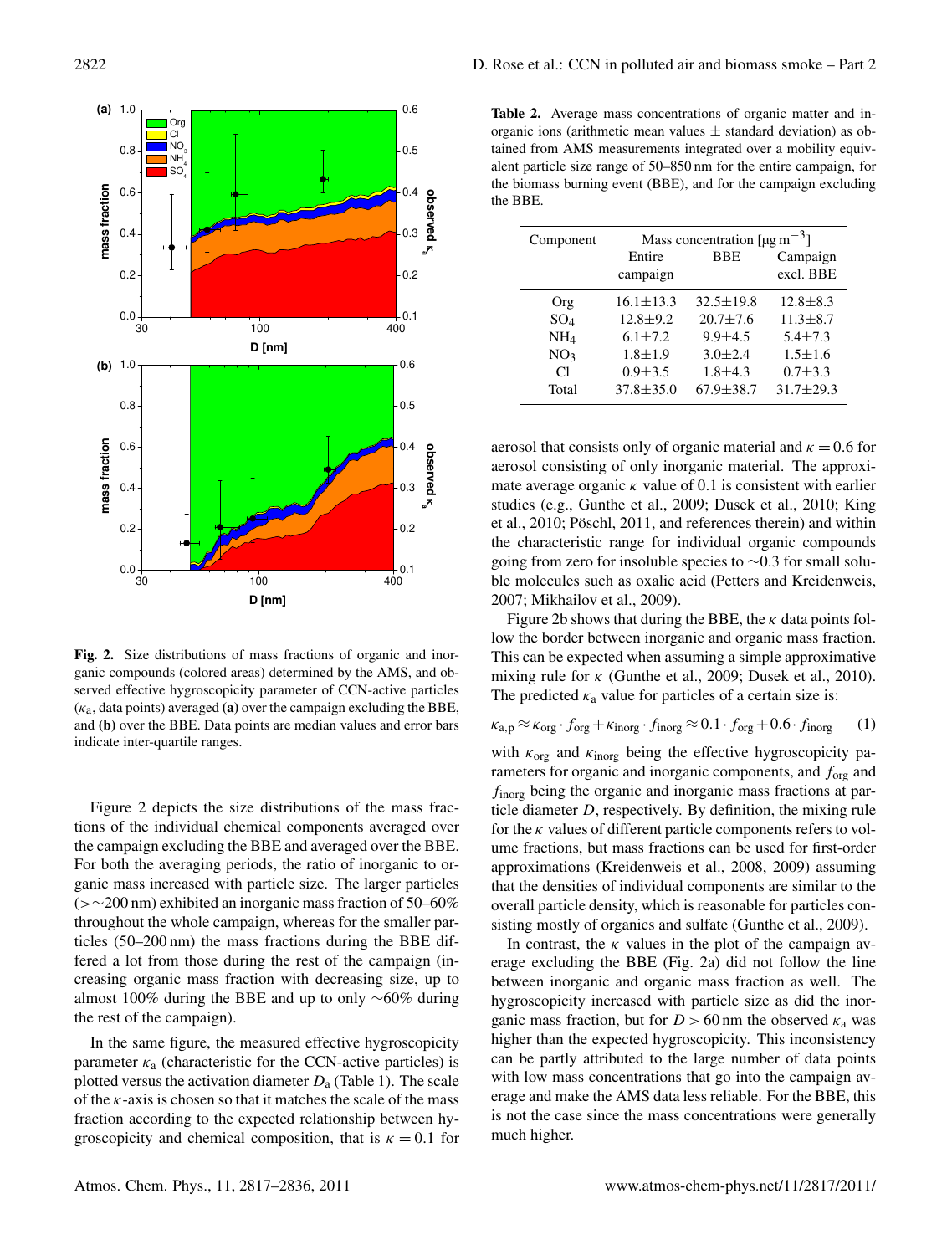

**Fig. 3.** Correlation between the observed effective hygroscopicity parameter of CCN-active particles  $(\kappa_a)$  and the organic mass fraction  $(f_{org})$  determined by size-resolved AMS measurements for the entire campaign. Data points at which  $m<sub>D</sub> < 1 \,\mu g m<sup>-3</sup>$  are excluded. Red dots indicate the data points measured during the BBE. The blue line is a linear least squares fit with the following equation, correlation coefficient, and number of data points:  $y = 0.64 - 0.54 \cdot x$ ,  $R^2 = 0.57$ ,  $n = 379$ .

To investigate the relationship between chemical composition and hygroscopicity of the aerosol particles more specifically, we correlated the observed  $\kappa_a$  values obtained for every measured CCN efficiency spectrum with the measured organic mass fraction  $(f_{org})$ . When we performed this for all data points only a poor correlation could be found  $(R^2 = 0.44)$ . This was most likely due to the large amount of data points for which the mass within the integration interval  $(m_D, \text{see Sect. 2.2.3})$  was very low (40% of the data points exhibited  $m_D < 1 \,\text{µg m}^{-3}$ ), which negatively impacted the reliability of  $f_{org}$ . The correlation shown in Fig. 3 consists therefore only of data points with  $m_D \ge 1 \,\text{\mu g m}^{-3}$ , which improved the fit ( $R^2 = 0.57$ ,  $n = 379$ ). Extrapolation of the fit line to  $f_{org} = 0$  yielded  $\kappa_{inorg} = 0.64 \pm 0.01$  for the inorganic fraction, which is characteristic for ammonium sulfate and related compounds (Petters and Kreidenweis, 2007; Rose et al., 2008). Extrapolation of the fit line to  $f_{org} = 1$  yielded  $\kappa_{\text{org}} = 0.10 \pm 0.02$  for the organic fraction. This is similar to the average hygroscopicity parameters found in field measurements and chamber studies of secondary organic aerosol (SOA) (King et al., 2009; Gunthe et al., 2009; Dusek et al., 2010). Apparently, the differences between more and less water-soluble and hygroscopic organic compounds present in SOA and primary organic aerosols (POA, e.g., carboxylic acids, levoglucosan, polyfunctional aliphatic and aromatic hydrocarbons, proteins) tend to cancel out in the course of atmospheric mixing and chemical aging.



**Fig. 4.** Effective hygroscopicity parameters predicted from the organic and inorganic mass fractions determined by AMS measurements  $(\kappa_{a,p}, Eq. (1))$  plotted against the values obtained from the CCN measurements  $(\kappa_a)$  observed for the entire campaign. Note that the data points at which  $m<sub>D</sub> < 1 \mu g m<sup>-3</sup>$  are included. Red dots indicate the data points measured during the BBE. The diagonal grey line indicates the 1:1 ratio.

## **3.1.2** Prediction of  $\kappa_a$  and  $N_{CCN.S}$

In Fig. 4 the  $\kappa$  values predicted from the AMS measurement data ( $\kappa_{a,b}$ , calculated from Eq. 1) are plotted against the  $\kappa$ values derived from the 3-parameter CDF fits to the measured CCN efficiency spectra (observed  $\kappa_a$ ). Note that in this plot all data points are shown including the ones for which  $m<sub>D</sub> < 1 \,\mu g \,\text{m}^{-3}$ . The equation of a linear fit through the data points would be  $y = 0.53x + 0.15$  and as expected from the above findings,  $\kappa_{a,p}$  and the observed  $\kappa_a$  exhibit a weak correlation ( $R^2 = 0.44$ ) due to numerous outliers. They mostly correspond to values for which  $m_D < 1 \,\text{\mu g m}^{-3}$ , which suggests that the outliers can be mainly attributed to unreliable AMS data due to low mass concentrations. They may also result from different and temporally varying molecular composition and hygroscopic properties of the organic fraction of the investigated aerosols. In the most frequent range of κ values (0.25 to 0.55; ∼80% of all data points), the predicted values deviate from the observed ones on average by less than 20%. For smaller values,  $\kappa_{a,p}$  is generally larger than the observed  $\kappa_a$  (by up to 100% and more), whereas for larger values it is mainly smaller (by up to a few tens of percent).

For each data point of Fig. 4, the total CCN number concentration  $(N_{CCN, S})$  was calculated by integrating the measured CN size distribution above the critical dry particle diameter for CCN activation that corresponds to the given values of  $\kappa_{a,p}$  and S. In spite of the low correlation between the predicted and observed  $\kappa_a$ , the mean relative deviations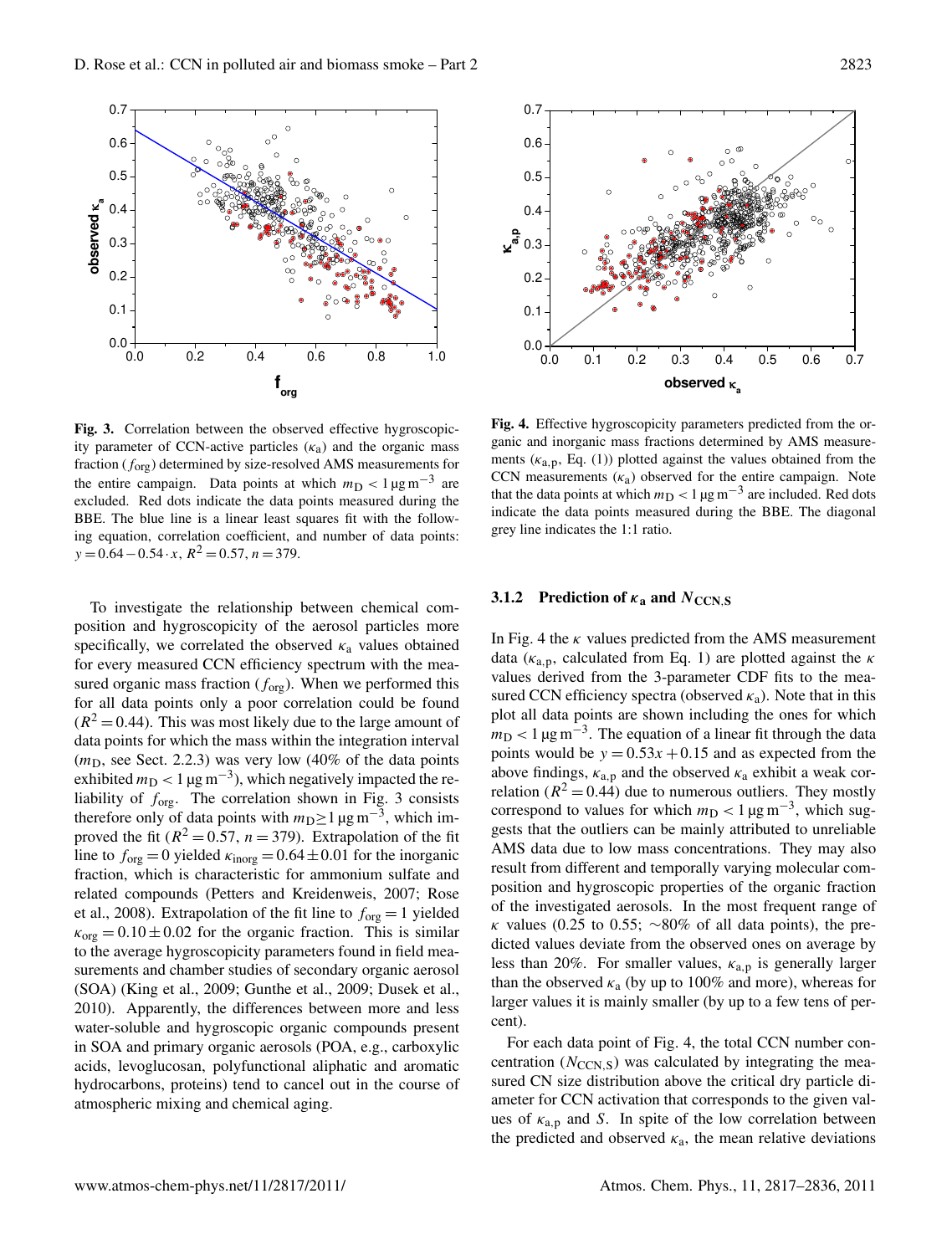**Table 3.** Arithmetic means of the observed  $\kappa_a$  and  $N_{\text{CCN},S}$  values, and characteristic deviations between predicted values ( $\kappa_{a,p}$  and  $N_{\text{CCN},S,p}$  and those observed (relative bias and total relative deviation, including systematic and statistical errors) for the entire campaign.  $n_k$  and  $n_N$  are the number of data points that are contained in the averages of  $\kappa_{a,p}$  and  $N_{\text{CCN},S,p}$ , respectively.

| S<br>$\lceil \% \rceil$      | $\kappa_{\rm a}$             | $\lceil \% \rceil$                    | $\kappa_{a,p}$ , Eq. (1)<br>rel. bias rel. dev.<br>$\lceil \% \rceil$ | $n_{K}$                  | $N_{\rm CCN, S}$<br>$\mathrm{[cm^{-3}}$ | rel. bias<br>$\lceil \% \rceil$          | $\lceil \% \rceil$           | rel. dev. rel. bias<br>$\lceil \% \rceil$ | $N_{\text{CCN},S,p}$ with $\kappa_{a,p}$ $N_{\text{CCN},S,p}$ with $\kappa = 0.3$<br>rel. dev.<br>$\lceil \% \rceil$ | $n_{\rm N}$                  |
|------------------------------|------------------------------|---------------------------------------|-----------------------------------------------------------------------|--------------------------|-----------------------------------------|------------------------------------------|------------------------------|-------------------------------------------|----------------------------------------------------------------------------------------------------------------------|------------------------------|
| 0.068<br>0.27<br>0.47<br>all | 0.42<br>0.36<br>0.28<br>0.36 | $-7.6$<br>$-2.3$<br>$+15.6$<br>$+0.7$ | 14.3<br>20.5<br>29.1<br>20.6                                          | 229<br>229<br>173<br>631 | 1130<br>6529<br>8748                    | $+34.0$<br>$+14.0$<br>$+13.1$<br>$+20.7$ | 34.5<br>16.0<br>14.5<br>22.0 | $+7.9$<br>$+11.6$<br>$+15.3$<br>$+11.4$   | 19.1<br>19.6<br>16.9<br>18.6                                                                                         | -176<br>- 179<br>-151<br>506 |

between the  $N_{\text{CCN},S}$  predicted on the basis of  $\kappa_{a,p}$  ( $N_{\text{CCN},S,p}$ , Eq. 1, Table 3) and the observed values of  $N_{\text{CCN, S}}$  were mostly less than 20% with a positive bias on average. This confirms the relatively low sensitivity of  $N_{\text{CCN},S,p}$  against  $\kappa$ as discussed already in Rose et al. (2010a).

In Table 3 is shown that the over-prediction of  $N_{\text{CCN},S,p}$ compared to the observed  $N_{\text{CCN},S}$  becomes larger with decreasing supersaturation, which has been also found, e.g., in Rose et al. (2010a), Wex et al. (2010), and Gunthe et al. (2009). This confirms that the prediction of  $N_{\text{CCN},S}$  is generally less robust at low S, which is due to the enhanced error sensitivity caused by the steep slope of the aerosol size distribution typically observed at the large activation diameters corresponding to low supersaturations (Ervens et al., 2007) and also to the stronger influence of externally mixed weakly CCN-active particles at large D and low S (Figs. 2–3 of Rose et al., 2010a). Alternatively or in addition the changing degree of over-prediction with changing supersaturation may be caused by different solubility of the particles and surface tension effects.

Table 3 also shows the  $N_{\text{CCN},S,p}$  calculated for the same data set using a constant  $\kappa$  of 0.3 (which is the campaign average value for  $\kappa_t$  (Table 1)) similar to the analysis performed by Rose et al. (2010a). It is remarkable that the average deviations between predicted and observed values of  $N_{\text{CCN}}$  are lower for the constant  $\kappa$  (19%) than when using the composition dependent  $\kappa_{a,p}$  (22%), especially for the smallest supersaturation (19% versus 35% relative deviation). The same result was found by Gunthe et al. (2009) for a data set from pristine tropical rainforest air of Amazonia. It confirms that  $\kappa_{a,p}$  is not sufficient to predict  $N_{\text{CCN},S}$  well, if a significant fraction of externally mixed weakly CCN-active particles is present as observed for this data set. The parameter  $\kappa_a$ tends to overestimate the effective overall hygroscopicity of the ensemble of aerosol particles, because it describes only the hygroscopicity of the internally mixed CCN-active particles but does not account for the low hygroscopicity of the externally mixed weakly CCN-active particles in the ensemble (Rose et al., 2010a). This is also in accordance with Wex et al. (2010) who concluded that the hygroscopicity derived from AMS data alone is not sufficient for accurate prediction of  $N_{\text{CCN},S}$ , and that it is important to determine the separate fraction of aerosol particles with low hygroscopicity.

# **3.2 CCN activity of low volatility particles (externally mixed soot)**

#### **3.2.1** Observations and derivation of  $κ_{\text{LV}}$

As stated in Rose et al. (2010a), the CCN efficiency spectra observed at low supersaturations ( $S \le 0.27\%$ ) did not reach full activation. This indicates the presence of externally mixed weakly CCN-active particles which were of much lower hygroscopicity and therefore activated only at higher supersaturation (Su et al., 2010).

Figure 5 shows the non-activated fraction  $(1-MAF_f; Ta$ ble 1) plotted against  $D_a+3\sigma_a$ , which is the smallest particle size at which the CCN spectrum reaches  $MAF_f$ . In the same figure, the number fraction of low volatility particles  $(\phi_{LV})$  is plotted against the initial diameter selected by the VTDMA ( $D_{VT}$ ). From 30 to 220 nm,  $\phi_{LV}$  increased from  $0.02$  to 0.25. The non-activated fraction, 1–MAF<sub>f</sub>, followed almost exactly the same trend and increased from 0.05 to 0.27 over the diameter range of 55 to 230 nm. This coincidence suggests that the non-activated fraction may consist of fresh soot particles, as discussed and corroborated in the following.

Figure 6 depicts the campaign median number size distributions of total CN, of the low volatility (LV-) particles, and of the non-activated particles at  $S = 0.068\%$  (CCN size distribution at  $S = 0.068\%$  subtracted from CN size distribution). The CN size distribution is monomodal and peaks around 90 nm with a maximum value of  $20000 \text{ cm}^{-3}$ per logarithmic decade of particle diameter. The number size distribution of LV-particles peaks around 110 nm with a maximum value of  $2500 \text{ cm}^{-3}$ . The size distribution of the non-activated particles at  $S = 0.068\%$  follows for particles larger than  $D_a + 3\sigma_a$  exactly the distribution of the LVparticles and for particles smaller than  $D_a - 3\sigma_a$  the distribution of CN. In the range between  $D_a + 3\sigma_a$  and  $D_a - 3\sigma_a$ (indicated by the dotted blue vertical lines), the particle activation occurs and thus the size distribution of non-activated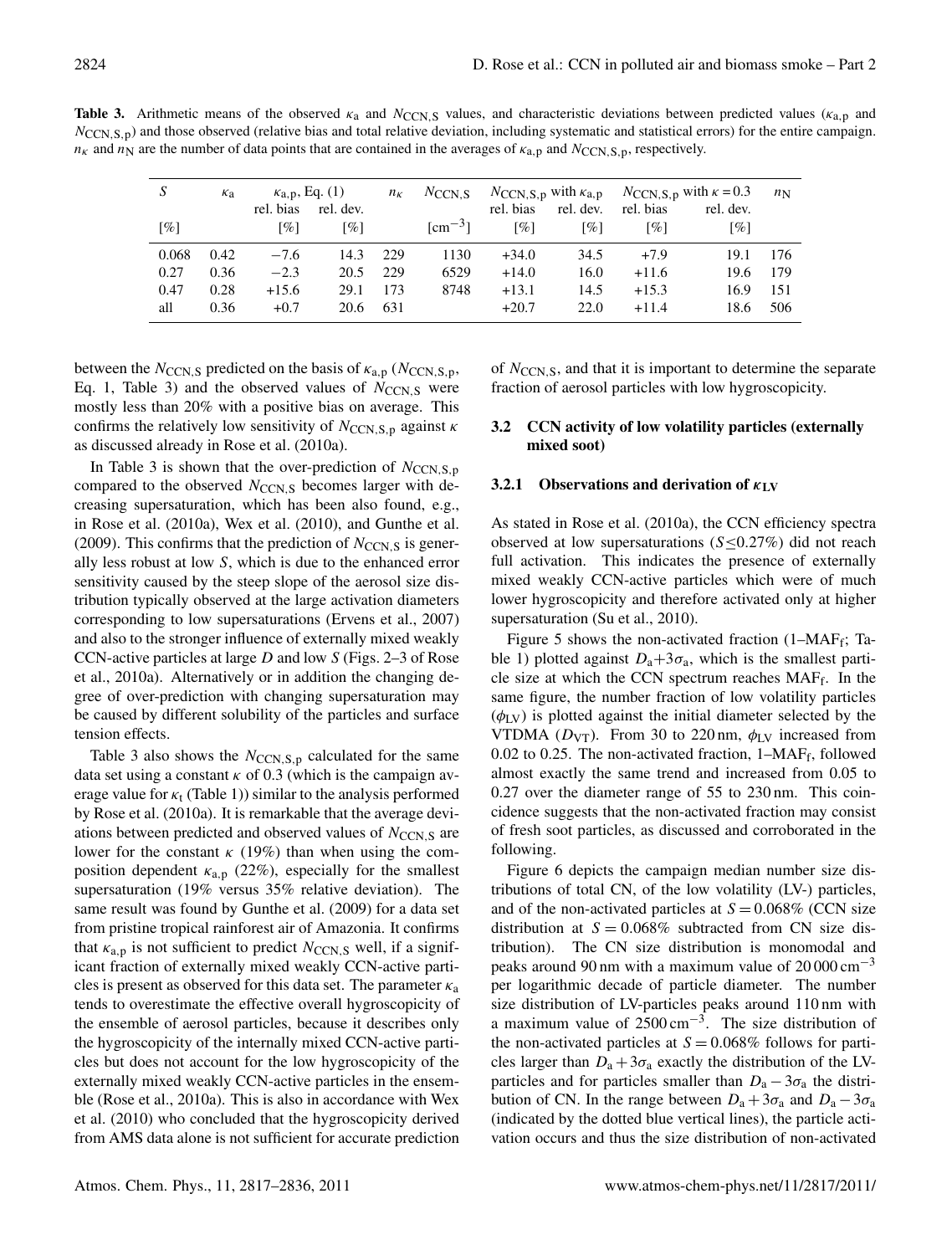

**Fig. 5.** Black symbols: number fraction of particles with low volatility  $(\phi_{LV})$  plotted versus the particle size selected by the VT-DMA  $(D_{VT})$ . Red symbols: number fraction of particles that are not CCN-active within the investigated size range  $(1-MAF_f)$  plotted versus the smallest particle size at which the CCN spectrum reaches  $\text{MAF}_{f}$  ( $D_{a}+3\sigma_{a}$ ); each symbol stands for each supersaturation. Symbols are median values throughout the campaign, error bars extend to lower and upper quartiles.



**Fig. 6.** Campaign median number size distributions of CN (black), of the externally mixed LV-particles (red), and of the non-activated particles at  $S = 0.068\%$  (green). The blue solid line indicates where the median activation diameter  $D_a$  is located. The blue dashed lines denote the location of  $D_a - 3\sigma_a$  and  $D_a + 3\sigma_a$ .

particles jumps from following the LV-particle size distribution to following the CN size distribution. This figure indicates that the particles larger than ∼250 nm that do not activate at  $S = 0.068\%$  represent the LV-particles measured by the VTDMA, which can be regarded as fresh externally mixed soot particles. They do not activate at this supersaturation because they are not sufficiently hygroscopic. The particles smaller than ∼250 nm are too small to activate even if they are more hygroscopic.



**Fig. 7.** Correlation between **(a)** the number fraction of activated particles at 270 nm (MAF<sub>m</sub>) for  $S = 0.068\%$  and the number fraction of LV-particles at 220 nm ( $\phi$ <sub>LV, 220</sub>) and **(b)** MAF<sub>m</sub> for  $S = 0.068\%$ and the single scattering albedo ( $\omega$ 532). The red lines are linear least squares fit lines through the data points with the following equation, correlation coefficient, and number of data points: (a)  $y =$  $0.986 - 0.997x$ ,  $R^2 = 0.47$ ,  $n = 170$ ; and (b)  $y = -0.55 + 1.53 x$ ,  $R^2 = 0.57$ ,  $n = 192$ . The grey line in (a) is to guide the eye.

In Fig. 7a the number fraction of 270 nm particles that activate at  $S = 0.068\%$  (MAF<sub>m</sub>) is plotted versus the number fraction of LV-particles at 220 nm as determined by the VTDMA ( $\phi_{LV,220}$ ). In the CCN measurements, the 270 nm size bin was the largest size selected. For all supersaturations, the measured CCN efficiency spectra were not anymore raising at this size but reached a plateau level  $(MAF_m;$ cf. Fig. 3 of Rose et al., 2010a). In the VTDMA measurements, the 220 nm size bin is the largest size selected. It can be assumed that  $\phi_{\text{LV}}$  measured at this size is comparable to  $\phi_{\text{LV}}$  at 270 nm, as seen from comparing the LV-particle size distribution with the CN size distribution (Fig. 6).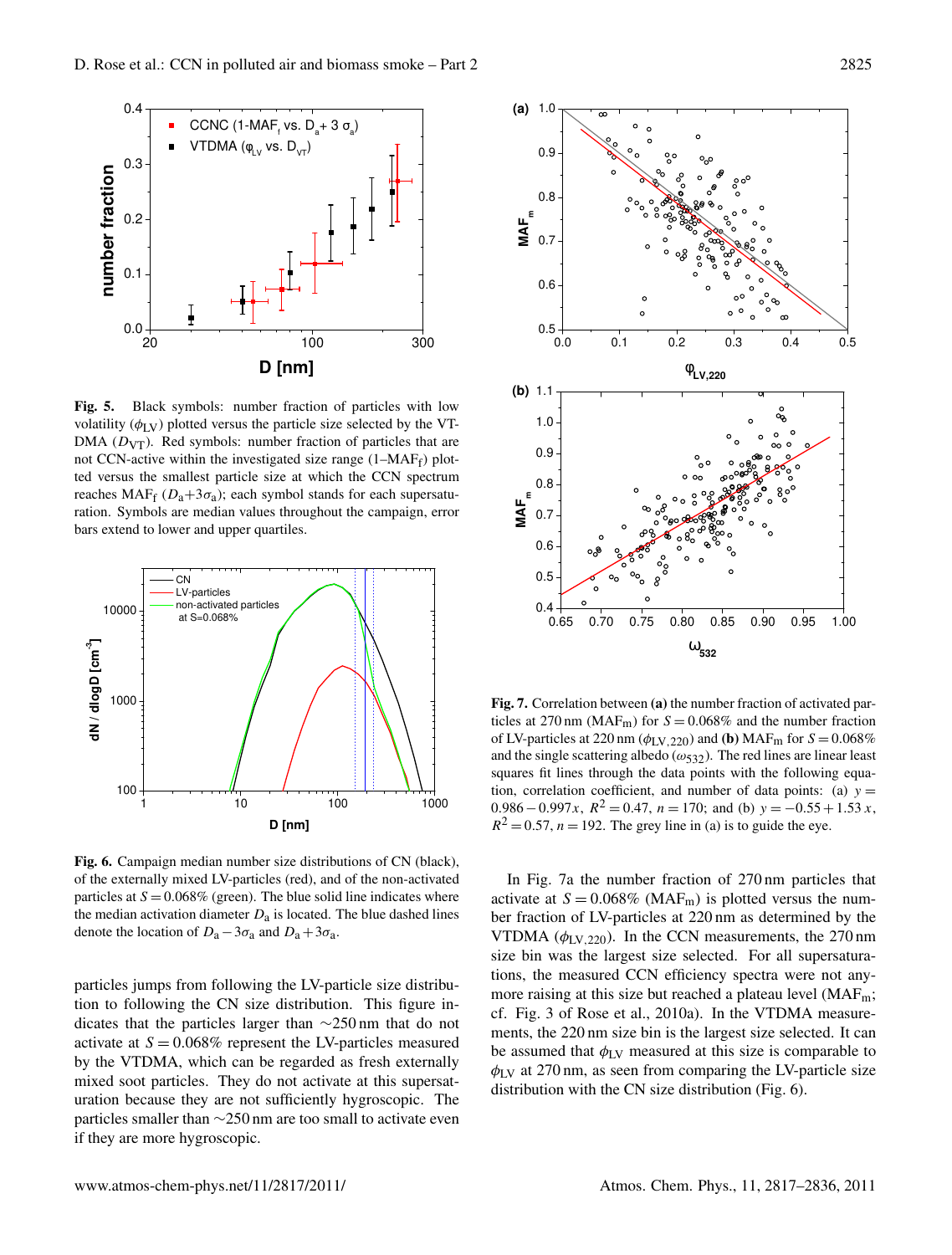The correlation plot in Fig. 7a shows that  $MAF<sub>m</sub>$  decreased with increasing  $\phi_{\text{LV}}$  with a linear least squares fit (red line) that is close to the  $1:(-1)$  line. This is another indicator that the particles with a size of 270 nm that did not activate at  $S =$ 0.068% corresponded to the LV-particles at that size. Since they were not activated at 0.068% supersaturation they must have had a hygroscopicity of less than  $\kappa = 0.15$  (Eq. (2) of Rose et al., 2010a).

Figure 7b shows that  $MAF<sub>m</sub>$  also correlated with the single scattering albedo of the investigated aerosol in the green wavelength range ( $\omega_{532}$ ;  $R^2 = 0.57$ ).  $\omega_{532}$  is inversely related to the proportion of light absorbing material in the aerosol, which in the case of an urban-derived aerosol consists mostly of soot (black carbon). This supports that the non-activated particle fraction is related to the soot content of the aerosol.

Assuming that the difference between  $MAF<sub>m</sub>$  and (1- $\phi_{LV,220}$ ) approximately corresponds to the fraction of LVparticles that can be activated at a given supersaturation, we used the following equation to calculate CCN efficiencies for the LV-particles (that is, a CCN efficiency spectrum for fresh soot particles):

$$
\left(\frac{N_{\text{CCN}}}{N_{\text{CN}}}\right)_{\text{LV}} = \frac{\text{MAF}_{\text{m}} - (1 - \phi_{\text{LV},220})}{\phi_{\text{LV},220}}\tag{2}
$$

A similar approach has been already used by Kuwata et al. (2007).

In Fig. 8a, the campaign median values of the CCN efficiency of LV-particles calculated according to Eq. (2) are plotted against the supersaturation. The data point at  $S =$ 0.068% is slightly negative. The deviation from zero is within the range of measurement uncertainties, and it might also be influenced by deviations from the assumption that the LV-particles correspond to the non-activated particles. At  $S = 0.87\%$ , the CCN efficiency of the LV-particles approaches unity. To obtain an effective average value for the critical supersaturation of CCN activation, the data points were fitted with a 3-parameter CDF, which yielded a midpoint value (critical supersaturation) of  $S_c = 0.26\%$  corresponding to a  $\kappa$  value of 0.009 (Eq. (2) of Rose et al., 2010a). An alternative fit through all individual data points of the campaign (non-averaged) yielded  $S_c = 0.25\%$  corresponding to  $\kappa = 0.010$ .

Due to the few available levels of supersaturation, the CDF fits are not very well constrained, but the range of possible midpoint values is limited to  $S_c = 0.068\% - 0.27\%$  corresponding to  $\kappa = 0.15{\text -}0.008$ . Hence, we applied linear interpolation between these two data points as an alternative approach for calculating approximate midpoint values of  $S_c = 0.22\%$  and  $\kappa = 0.013$  (at  $(N_{\text{CCN}}/N_{\text{CN}})_{\text{LV}} = 0.5$ ).

From both of these fits (CDF and linear fit), an approximate average value for the effective hygroscopicity of fresh soot particles of  $\kappa_{\text{LV}} \approx 0.01$  can be derived from our CCN and VTDMA measurement data. This value is slightly lower but close to the ones that Wex et al. (2010) derived from



**Fig. 8. (a)** CCN efficiencies plotted against supersaturation and **(b)** cumulative hygroscopicity distribution for LV-particles of 270 nm plotted against the hygroscopicity parameter,  $\kappa$ . Black data points are campaign median values of the data points calculated by Eq. (2), error bars extend to their lower and upper quartiles. The red line is a 3-parameter CDF fit to the black data points and the red cross is the point of **(a)** the midpoint supersaturation and **(b)** the median value of  $\kappa$  obtained from the fit. The dashed blue line represents an alternative approach (linear interpolation) for calculating approximate midpoint values (blue cross).

hygroscopicity tandem DMA (HTDMA) data for the low hygroscopicity particle fraction in urban and rural aerosols  $(\kappa = 0.02{\text -}0.04)$ .

Figure 8b shows the cumulative hygroscopicity distribution for the LV-particles at 270 nm,  $H(\kappa, 270 \text{nm})_{\text{LV}} = 1 (N_{\text{CCN}}/N_{\text{CN}})_{\text{LV}}$ . As explained in Su et al. (2010),  $H(\kappa, D)$ corresponds to the fraction of particles with an effective hygroscopicity parameter smaller than the  $\kappa$  value plotted on the x-axis. The S values of Fig. 8a were converted into the corresponding  $\kappa$  values of Fig. 8b using Eq. (2) of Rose et al. (2010a). The figure illustrates the spread of the LV-particles' effective hygroscopicity with a median value near  $\kappa_{\text{LV}} \approx 0.01$ , which will be used for further analyses.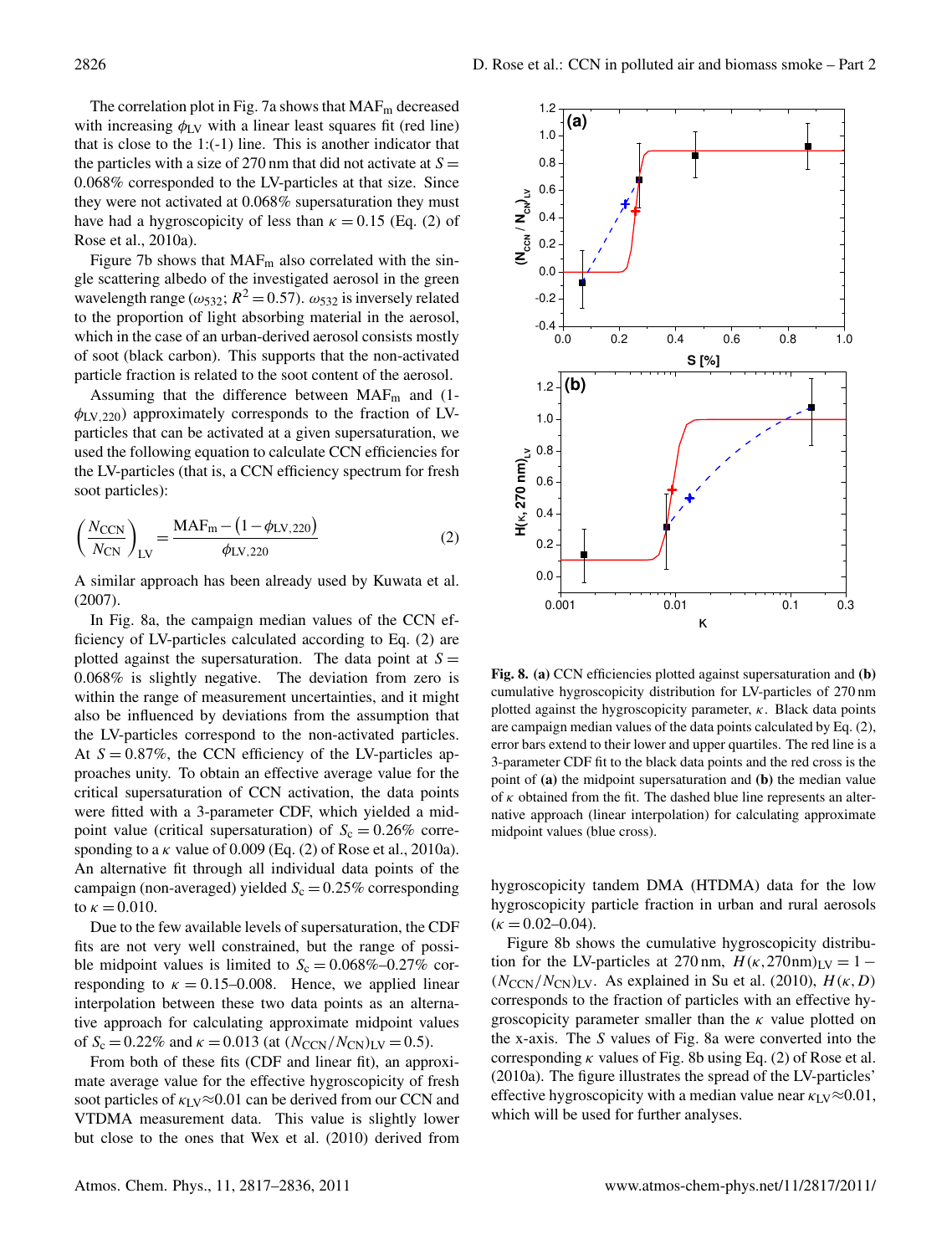

**Fig. 9.** Correlation plot of **(a)** the predicted  $\kappa_t$  as calculated from the CCN data (MAF<sub>m</sub>) and Eq. (3) ( $\kappa_{t,p}$ (CCN)) versus the observed  $\kappa_t$ , **(b)** the predicted  $\kappa_t$  as calculated from the VTDMA data ( $\phi_{LV,220}$ ) and Eq. (4)  $(\kappa_{t,p}(VT))$  versus the observed  $\kappa_t$ , and **(c)** the predicted  $\kappa_t$  as calculated from the VTDMA data ( $\phi_{LV,220}$ ), AMS data ( $f_{org}$ ,  $f_{\text{inorg}}$ ), and Eq. (5) ( $\kappa_{t,p}$ (VT, AMS)) versus the observed  $\kappa_t$ . The grey lines are the 1:1 lines and the red lines are linear least squares fit lines through the data points with the following equation, correlation coefficient, and number of data points: **(a)**  $y = 0.02 + 0.94x$ ,  $R^2 = 0.94$ ,  $n = 656$ ; **(b)**  $y = 0.03 + 0.91x$ ,  $R^2 = 0.89$ ,  $n = 656$ ; and (c)  $y = 0.13 + 0.55 x$ ,  $R^2 = 0.52$ ,  $n = 409$ .

## **3.2.2** Prediction of  $\kappa_t$  and  $N_{CCN.S}$

With the derived hygroscopicity for low volatility particles  $(\kappa_{\text{LV}} \approx 0.01)$  and the CCN measurement results we infer a proxy for the effective average hygroscopicity of the total ensemble of aerosol particles, including internally mixed CCNactive particles as well as externally mixed weakly CCNactive particles  $(\kappa_t)$  as follows:

$$
\kappa_{t,p}(CCN) = \kappa_a \cdot MAF_m + \kappa_{LV} \cdot (1 - MAF_m)
$$
 (3)

in which  $\kappa_a$  is the observed effective hygroscopicity of CCNactive particles and  $\text{MAF}_{\text{m}}$  the measured number fraction of CCN-active particles at 270 nm.

In Fig. 9a,  $\kappa_{t,p}$  is plotted versus the observed  $\kappa_t$ . The two variables exhibited a very good correlation ( $R^2 = 0.94$ ), whereby  $\kappa_t$  was slightly over-predicted for small values and slightly under-predicted for large values. This plot shows that  $k_{\text{t,p}}$  can be successfully derived from knowledge of the effective hygroscopicity of CCN-active  $(\kappa_a)$  and weakly CCN-active particles ( $\kappa_{\rm LV}$ ) on the assumption that 1–MAF<sub>m</sub> comprises the fraction of CCN-inactive particles at a certain supersaturation. It confirms that  $\kappa_t$  is indeed a suitable proxy for the effective hygroscopicity of an external mixture of CCN-active and weakly CCN-active particles (see Rose et al., 2010b).

Assuming that the fraction of CCN-inactive particles at a certain supersaturation equals the fraction of LV-particles (1–MAF<sub>m</sub>≈ $\phi_{LV}$ ), we infer the  $\kappa_{t,p}$  value using the VTDMA measurement results as follows:

$$
\begin{aligned} \kappa_{\text{t,p}}(\text{VT}) &= \kappa_{\text{a}} \cdot \left( 1 - \phi_{\text{LV},\text{D}_{\text{a}}} \right) + \kappa_{\text{LV}} \cdot \phi_{\text{LV},\text{D}_{\text{a}}} \\ &= \kappa_{\text{a}} - \phi_{\text{LV},\text{D}_{\text{a}}}(\kappa_{\text{a}} - \kappa_{\text{LV}}) \end{aligned} \tag{4}
$$

in which  $\kappa_a$  is the observed effective hygroscopicity of internally mixed CCN- active particles and  $\phi_{LV,D_a}$  the number fraction of LV-particles with  $D_{VT}$  close to the activation diameter  $D_a$ .

In Fig. 9b,  $\kappa_{t,p}$  calculated from Eq. (4) is plotted versus the observed  $\kappa_t$ . The two variables exhibited still a very good correlation ( $R^2 = 0.89$ ), with  $\kappa_t$  being slightly over-predicted for small values and slightly under-predicted for large values. It shows that  $\kappa_{t,p}$  can be successfully derived from knowledge of the effective hygroscopicity of the internally mixed CCNactive particles  $(\kappa_a)$  and of the externally mixed low volatility particles  $(\kappa_{LV})$ , as well as the mixing state. Note that the relative deviation between the predicted and the measured  $\kappa_t$ became a little larger when MAF decreased but not when  $\phi_{LV}$ increased.

In the next step, we predict  $\kappa_t$  only from information about the size-resolved chemical composition of the particles and the mixing state, i.e., we use the AMS and VTDMA measurement results but no CCN data.  $\kappa_{t,p}$  is then calculated by: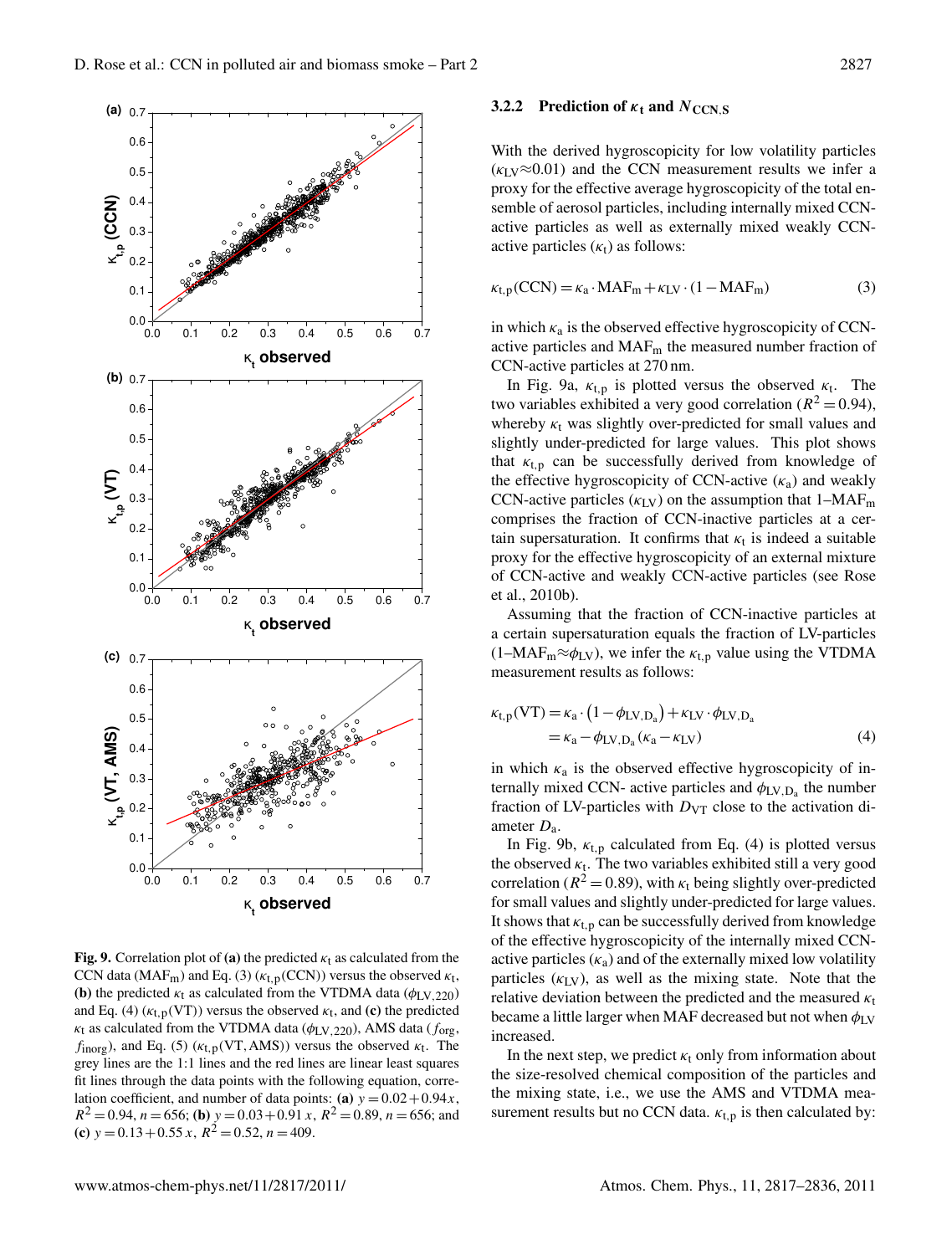**Table 4.** Arithmetic means of the observed  $\kappa_t$  and  $N_{\text{CCN},S}$  values, and characteristic deviations between predicted values ( $\kappa_{t,p}$  and  $N_{\text{CCN},S,p}$ ) and those observed (relative bias and total relative deviation, including systematic and statistical errors) for the entire campaign.  $n_k$  and  $n_N$ are the number of data points that are contained in the averages of  $\kappa_{t,p}$  and  $N_{CCN,S,p}$ , respectively. Note that comparable values from Table 3 might differ from the ones in this table due to different averaging periods.

| S                  | $\kappa_{\rm t}$ | $\kappa_{\text{L},p}$ (VT,AMS), Eq. (5) |                    | $N_{\text{CCN},S,p}$ with $\kappa_{t,p}(\text{VT,AMS})$<br>$N_{\rm CCN.S}$<br>$n_{K}$ |                      |                    | $N_{\text{CCN},S,p}$ with $\kappa = 0.3$ |                    | $n_{\rm N}$        |      |
|--------------------|------------------|-----------------------------------------|--------------------|---------------------------------------------------------------------------------------|----------------------|--------------------|------------------------------------------|--------------------|--------------------|------|
|                    |                  | rel. bias                               | rel. dev.          |                                                                                       |                      | rel. bias          | rel. dev.                                | rel. bias          | rel. dev.          |      |
| $\lceil \% \rceil$ |                  | $\lceil \% \rceil$                      | $\lceil \% \rceil$ |                                                                                       | $\mathrm{cm}^{-3}$ ] | $\lceil \% \rceil$ | $\lceil \% \rceil$                       | $\lceil \% \rceil$ | $\lceil \% \rceil$ |      |
| 0.068              | 0.32             | $+1.0$                                  | 14.6               | - 155                                                                                 | 1214                 | $+10.5$            | 15.2                                     | $+8.0$             | 18.2               | -116 |
| 0.27               | 0.33             | $-1.4$                                  | 21.5               | 150                                                                                   | 7069                 | $+7.8$             | 11.3                                     | $+10.3$            | 19.3               | -114 |
| 0.47               | 0.27             | $+10.4$                                 | 26.3               | 104                                                                                   | 9268                 | $+10.2$            | 12.4                                     | $+15.7$            | 16.7               | -90  |
| all                | 0.31             | $+2.5$                                  | 20.1               | 409                                                                                   |                      | $+9.4$             | 13.0                                     | $+11.0$            | 18.2               | 320  |

$$
\kappa_{t,p}(\text{VT},\text{AMS}) = \kappa_{a,p} \cdot (1 - \phi_{\text{LV},\text{D}_a}) + \kappa_{\text{LV}} \cdot \phi_{\text{LV},\text{D}_a}
$$
  
=  $\kappa_{a,p} - \phi_{\text{LV},\text{D}_a}(\kappa_{a,p} - \kappa_{\text{LV}})$  (5)

in which  $\kappa_{a,p}$  is calculated from  $f_{org}$  and  $f_{inorg}$  by Eq. (1).

Figure 9c shows  $\kappa_{t,p}$  calculated with Eq. (5) plotted versus the observed  $\kappa_t$ . It can be seen that the prediction of  $\kappa_t$  only from data of the chemical composition and mixing state was less successful since only a moderate correlation ( $R^2 = 0.52$ ) could be found. In the range between  $\kappa = 0.25$  to 0.55, where  $~\sim$ 70% of the data points lay, the predicted values deviated from the observed ones on average by less than 20%. For smaller values,  $\kappa_{t,p}$  was generally larger than the observed  $\kappa_t$  (by up to 100% and more), whereas for larger values it was mainly smaller (by up to a few tens of percent). Table 4 shows that the deviations between  $\kappa_{t,p}$  and the observed  $\kappa_t$  increased with supersaturation. However, the deviations were independent of MAF (not shown here).

Similar to the calculation in Sect. 3.1.2,  $N_{\text{CCN.S.p}}$  was determined from the predicted  $\kappa_t$  values. In spite of the low correlation of predicted versus observed  $\kappa$  values, the relative deviations between  $N_{\text{CCN},S}$  predicted on the basis of  $\kappa_{t,p}$ (VT, AMS) and the observed values of  $N_{\text{CCN, S}}$  were on average 13% with a generally positive bias (Table 4, Fig. 10). In contrast to the prediction using  $\kappa_{a,p}$  (Eq. (1), Table 3), the deviations did not increase for the smaller supersaturations.

When calculating  $N_{\text{CCN},S,p}$  for the same data set using a constant  $\kappa$  of 0.3, the relative deviations between the predicted and observed values of  $N_{\text{CCN},S}$  were larger (∼18% on average) than when calculated with  $\kappa_{t,p}$ (VT, AMS). This is in contrast to what was found in Sect. 3.1.2 (more accurate prediction of  $N_{\text{CCN},S}$  using a constant  $\kappa_t = 0.3$  than using individual  $\kappa_{a,p}$ ) and it confirms the findings of Rose et al. (2010a):  $\kappa_t$  is a better proxy for the prediction of  $N_{\text{CCN, S}}$ than  $\kappa_a$ , if the aerosol consists of a fraction of CCN-active and a fraction of weakly CCN-active particles with much lower hygroscopicity. Moreover, a constant average value of  $\kappa = 0.3$  is a good approximation, if no information on particle composition is available, but cannot account for the ob-



**Fig. 10.** Predicted CCN number concentrations  $(N_{CCN, S, p})$  based on the measured CN size distribution and  $\kappa_{t,p}$ (VT,AMS) as calculated from Eq. (5) plotted against the observed CCN number concentrations ( $N_{\text{CCN}}$ <sub>S</sub>). The grey solid line is the 1:1 line, and the dashed lines indicate the band of  $\pm 30\%$  deviation of  $N_{\text{CCN},S,p}$  from  $N_{\rm CCN, S}$ .

served temporal variations in aerosol composition and CCN properties.

Figure 11 depicts the campaign average size distributions of  $\kappa_{a,p}$  and  $\kappa_{t,p}$  and the average measured  $\kappa_a$  and  $\kappa_t$  versus the activation diameter as observed at the four selected supersaturations.  $\kappa_{a,p}$  was calculated by Eq. (1) using the average size distribution of the organic and inorganic mass fractions.  $\kappa_{t,p}$  was calculated by Eq. (5) using the size distribution of  $\kappa_{a,p}$  and  $\phi_{LV}$  calculated from the average CN and LV-particle size distribution. Below 70 nm,  $\kappa_a$  and  $\kappa_t$  were almost the same for both the measured and the predicted values, but with increasing particle size,  $\kappa_a$  became significantly larger than  $\kappa_t$ . This can be explained by the increasing fraction of LV-particles with particle size as indicated by the grey dashed line in Fig. 11, because  $\kappa_t$  is the combination of the hygroscopicity of the CCN-active particles  $(\kappa_a)$  and the much lower hygroscopicity of the LV-particles  $(\kappa_{\rm LV})$ .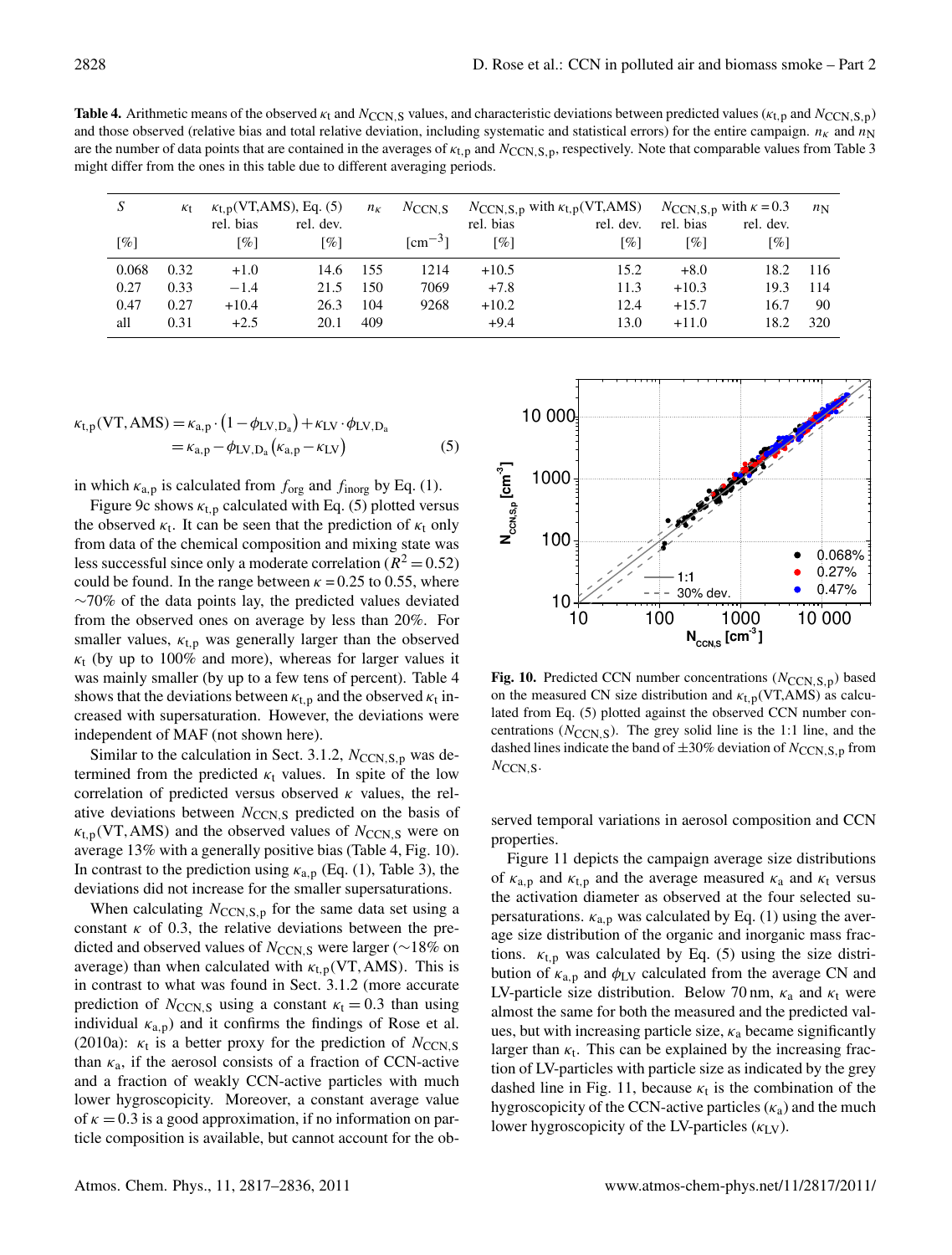

**Fig. 11.** Comparison of the predicted (red and blue lines, left axis) and measured (red and blue data points, left axis) hygroscopicity parameters. Supporting lines are the number size distribution of CN (solid black, right axis), of LV-particles (solid grey, right axis), and of the fraction of LV-particles (dashed grey, left axis) averaged over the campaign. Lines and data points are median values, and error bars indicate the interquartile ranges of the corresponding data points.

For  $\kappa_t$ , the observed values were only slightly higher than the predicted ones, but for  $\kappa_a$  the measured values differed considerably for  $D > 70$  nm. As observed already in Fig. 4,  $\kappa_{a,b}$  was significantly lower than  $\kappa_a$  for larger  $\kappa$  values, which were typically observed for larger particle sizes (∼15% under-prediction for particles ≥70 nm). Since the uncertainty of mass concentrations was relatively small at these sizes, this result suggests that the discrepancy between measured and predicted  $\kappa_a$  is not likely to be due to unreliable AMS data. It rather suggests that the effective hygroscopicity of the inorganic and/or organic fraction  $(\kappa_{\text{inorg}})$  and/or  $\kappa_{\text{org}}$ ) is size-dependent (increased  $\kappa_{\text{inorg}}$  and/or  $\kappa_{\text{org}}$  with increasing particle size). It may also result from different and temporally varying molecular composition and hygroscopic properties of the organic fraction of the investigated aerosols.

#### **3.3 Diurnal cycles**

Figure 12 displays the statistical distributions of the diurnal cycles of selected parameters obtained from 30 days of CCN, AMS, VTDMA, and optical measurements. The CCN derived parameters are plotted for higher and/or lower supersaturation corresponding to a smaller and larger particle size, respectively. The diurnal cycles of the  $\kappa$  values are presented as normalized parameters. To normalize the data, each observed value was divided by its respective 24-hour average (arithmetic mean) on the day of measurement. Thus, a value of one indicates the daily average. The AMS derived mass concentrations and mass fractions are also shown for small and large sizes (integrated from 50–70 nm and 150–250 nm, respectively).

In panels a and b the diurnal cycles of the effective hygroscopicity of the CCN-active particles are shown. For the smaller particles measured at larger supersaturations (panel a),  $\kappa_a$  exhibited a clear minimum in the evening (20:00 to 22:00) and maximum values during day time, whereas for the larger particles measured at lower supersaturations (panel b) hardly any diurnal variation existed (less than  $\pm 10\%$  variation of the mean  $\kappa_a$ ).

For small particles, the mass concentrations of the inorganic and organic components measured by the AMS also exhibited pronounced cycles (panels c and e). The inorganic mass concentration was lowest during the night and in the morning, started increasing at noon and reached its maximum at 16:00 to 18:00 (maximum twice as high as minimum mean value). Afterwards it went slowly down before it reached its minimum level around midnight. The organic mass concentration had its minimum level also in the morning but increased more slowly than the inorganics and reached the maximum only around midnight, which may be due to enhanced condensation of semivolatile SOA. Due to the slightly shifted cycles for organics and inorganics the inorganic mass fraction (panel g) exhibited also a diurnal cycle. It had its minimum level around midnight and a twice as high maximum around noon. Since the variation of the inorganic mass fraction determines the variation of  $\kappa_a$ , the two cycles were very similar (panel g vs. a).

For the larger particles, the inorganic and organic mass concentrations (panel d, f) also exhibited pronounced diurnal variations although they were a little smaller than for the small particles. The minimum was around noon, but in contrast to the small particles the concentrations increased almost in parallel to each other to a maximum level at around midnight. Therefore, the inorganic mass fraction (panel h) varied only a little during the day, which explains the small diurnal cycle of  $\kappa_a$  for the large particles (panel b).

Figure 12k shows  $\sigma_a/D_a$ , which is the normalized width of the CCN efficiency spectra (3 parameter CDF fit). It indicates the degree of particle heterogeneity and would ideally be zero for a fully homogeneous aerosol (Rose et al., 2010a). For small particles, the minimum values were reached around noon, while the maximum values at midnight were three times as high, which means that the particles were more homogeneously mixed during the day. For the larger particles,  $\sigma_a/D_a$  exhibited no diurnal variation (not shown here).

The diurnal cycles of the parameters discussed above indicate that the small aerosol particles were mainly formed from gas phase precursors (secondary aerosol formation). Intense new particle formation and growth leading to similar diurnal cycles were recently reported for another measurement site in the vicinity of a Chinese mega-city (Beijing, Wiedensohler et al., 2009).

In Fig. 12i and j, the diurnal cycles of the effective hygroscopicity of the total particle ensemble of particles,  $\kappa_t$ , are plotted. They were more pronounced than for  $\kappa_a$  especially for the large particles because they reflect also the strong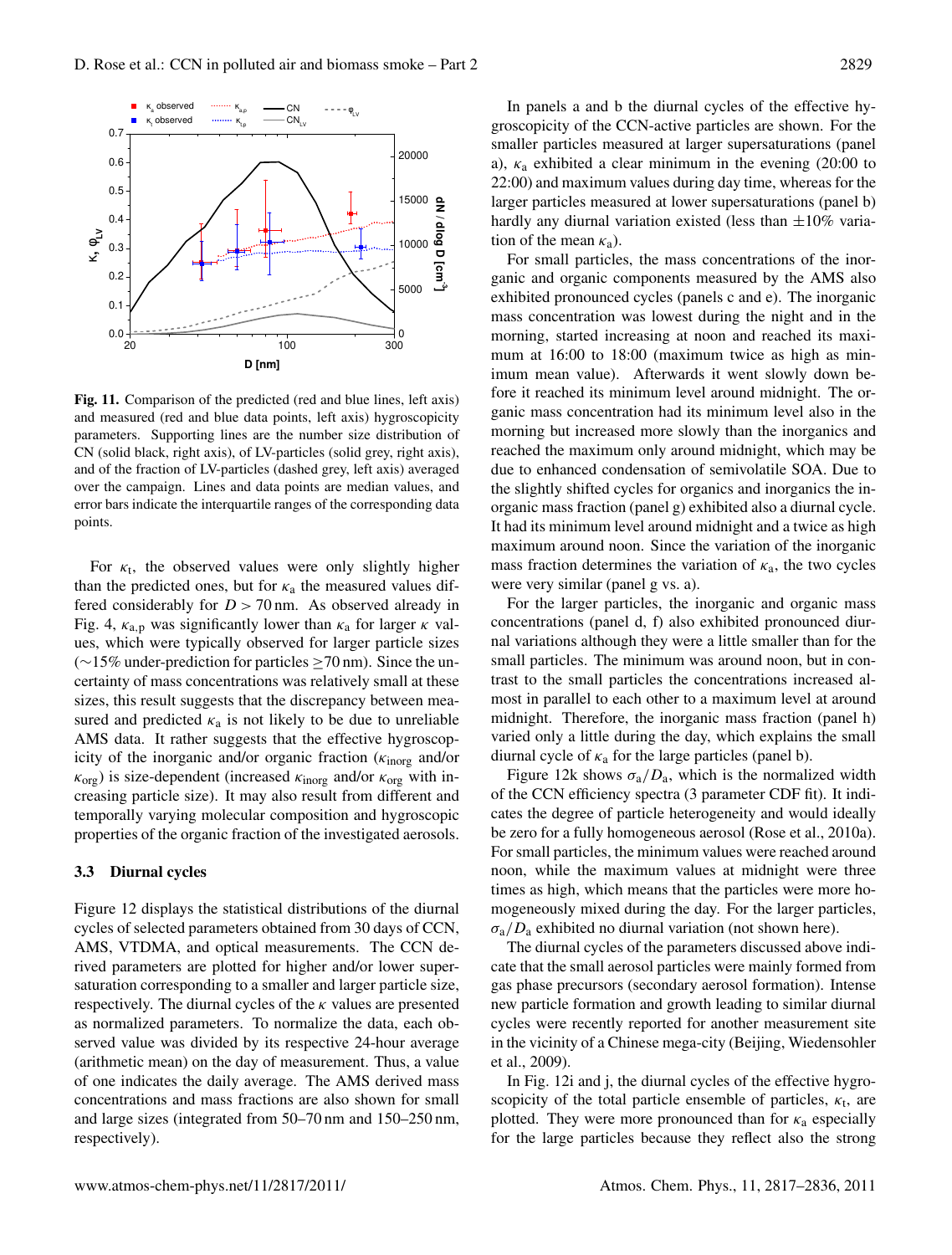

**Fig. 12.** Statistical distribution of diurnal cycles of several parameters obtained from CCN, AMS, VTDMA, and optical measurement results. The red dot is the mean value, the horizontal line in the box is the median, the limits of the boxes are the 25th and 75th percentile and the vertical lines extend to 5th and 95th percentiles. CCN derived parameters are plotted for higher (left panels) and/or lower (right panels) supersaturation corresponding to a smaller and larger particle size, respectively. The  $\kappa$  values are normalized by dividing the observed value by the daily average of that parameter. Mass concentrations and mass fractions are integrated from 50 to 70 nm (left panels) and from 150 to 250 nm (right panels).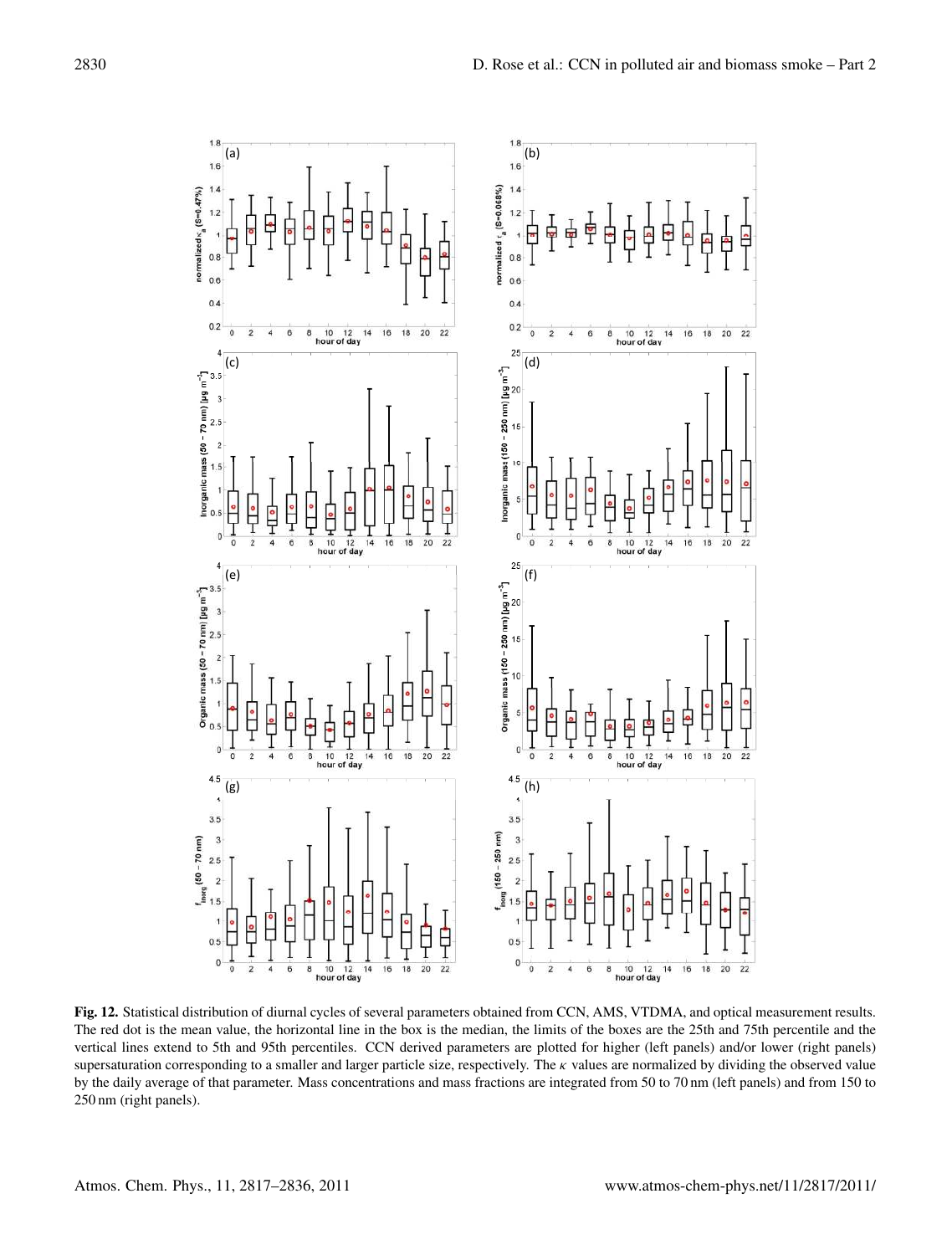



**Fig. 12.** Continued.

diurnal variations of the fraction of the weakly CCN-active LV-particles.

The maximum activated fractions derived from the CCN efficiency spectra measured at the smallest supersaturation (MAFm, panel m) exhibited the highest values (∼0.8) between 12:00 to 18:00 and the lowest values (∼0.65) around midnight. It indicates that there must have been more externally mixed weakly CCN-active particles during night time.

The results of the volatility and optical measurements support these findings. The number fraction of LV-particles  $(\phi_{LV,220},$  panel o) was lowest between 12:00 to 18:00. The LV-particles reached their absolute maximum fraction between 02:00 and 08:00, which was a few hours after the minimum of  $\text{MAF}_{\text{m}}$  and  $\kappa_t$ . The single scattering albedo (panel n) indicates higher proportions of light absorbing material (soot) during night ( $\omega_{532} \approx 0.8$ ) than during day time  $(\omega_{532} \approx 0.9)$ .

Most likely the diurnal cycles of the parameters shown in Fig. 12i–o were dominated by convective mixing during daytime leading to dilution and to a decrease of the soot fraction. After sunset, the formation of a stable nocturnal boundary layer in combination with the continued emission or advection of particles throughout the night led to an increase of the LV-particles (fresh soot). As mentioned also in Andreae et al. (2008) and Garland et al. (2008), truck traffic, dominated by high-emission diesel vehicles, increased sharply at night as a result of local traffic regulations. Since the measurement site was located in the upwind area of the mega-city Guangzhou, increased diesel emissions had to be expected and probably contributed to the evening increase in fresh soot at our site.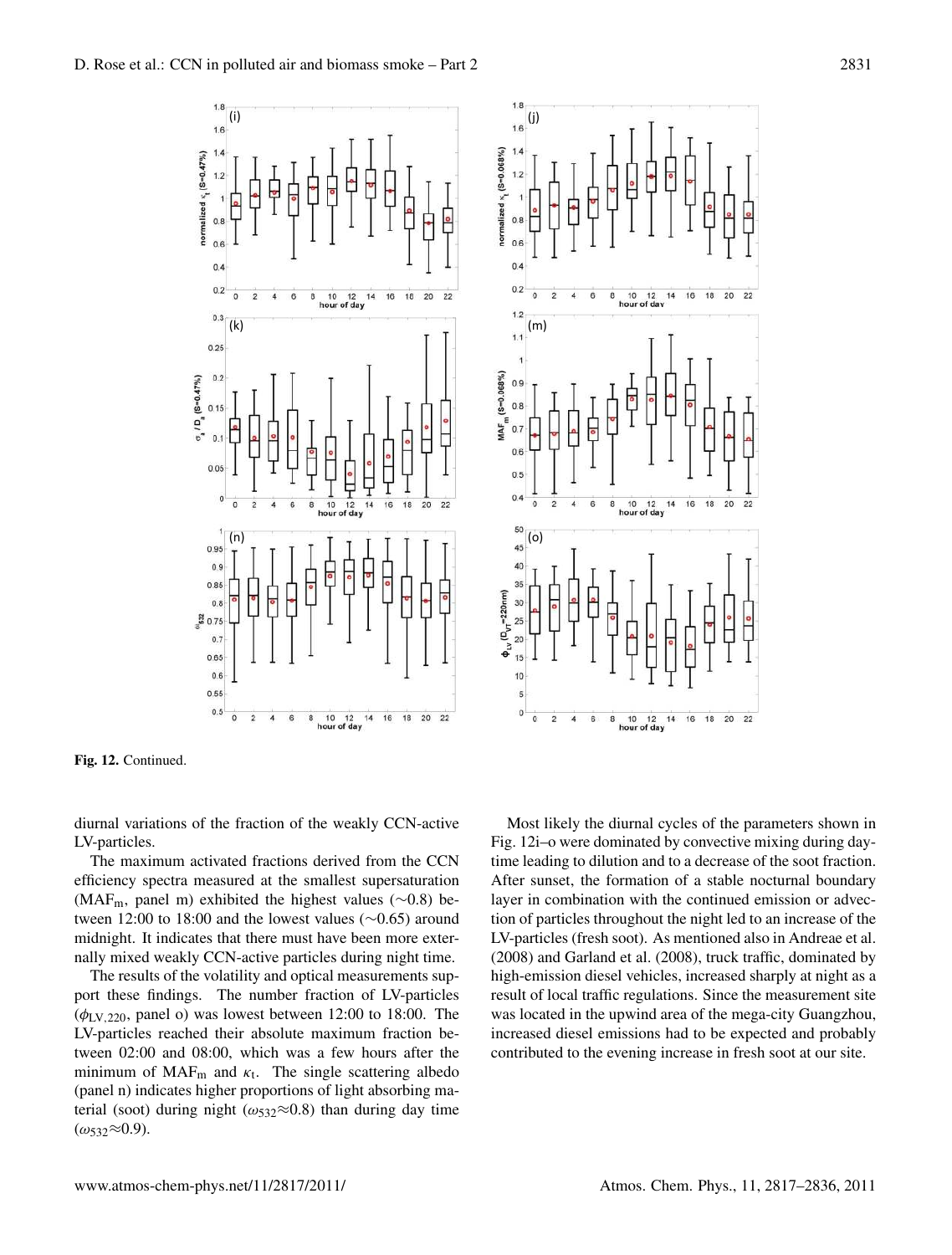## **4 Summary and conclusions**

In this study, which is a companion to Rose et al. (2010a), we used data from AMS, VTDMA, and optical measurements to investigate and characterize the relationship between CCN activity, hygroscopicity, chemical composition, and mixing state of aerosol particles in mega-city air and biomass burning smoke.

Two different hygroscopicity parameters were derived from the CCN measurements. The parameter  $\kappa_a$  characterizes the average hygroscopicity of the internally mixed CCNactive particles whereas the parameter  $\kappa_t$  is an approximate measure (proxy) for the effective average hygroscopicity of the total ensemble of aerosol particles including internally mixed CCN-active as well as externally mixed weakly CCNactive particles. Both of these parameters were consistent with AMS and VTDMA measurement data. The  $\kappa_a$  values increased with particle size from ∼0.25 at ∼50 nm to ∼0.4 at ∼200 nm. The organic mass fraction (forg) was negatively correlated with  $\kappa_a$  and decreased with particle size. For the smallest particles ( $\sim$ 50 nm),  $f_{\text{org}}$  was on average 60% (campaign median), but increased to almost 100% during a biomass burning event (BBE). For particles  $\geq$ 200 nm, it remained nearly constant during the entire campaign at 40– 50%. Moreover, the mass concentrations of all chemical components measured by the AMS were about twice as high during the BBE than during the rest of the campaign. The campaign average mass concentration over the investigated size range (50–850 nm) was  $\sim$ 40 µg m<sup>-3</sup>.

Extrapolation of the linear correlation between  $\kappa_a$  and  $f_{org}$ yielded the following  $\kappa$  values for organic and inorganic particle components:  $\kappa_{org} \approx 0.1$ , which can be regarded as the effective hygroscopicity of secondary organic aerosol (SOA) and  $\kappa_{\text{inorg}} \approx 0.6$ , which is characteristic for ammonium sulfate and related salts. They were similar to those observed in other regions of the world (e.g., Gunthe et al., 2009; Dusek et al., 2010). Both the size dependence and the temporal variability of effective particle hygroscopicity could be parameterized as a function of AMS-based organic and inorganic mass fractions (Gunthe et al., 2009):  $\kappa_{a,p} = \kappa_{org} \cdot f_{org} + \kappa_{inorg} \cdot f_{ref}$  $f_{\text{inorg}}$ . The CCN number concentrations ( $N_{\text{CCN}}$ <sub>S</sub>) predicted with  $\kappa_{a,p}$  exhibited a substantial positive bias relative to the measurement results (up to  $+34\%$  on average at  $S = 0.068\%$ ). This confirms that AMS data are not sufficient for accurate predictions of  $N_{\text{CCN.S.}}$  if a significant fraction of externally mixed weakly CCN-active particles is present as observed for this data set.

As already described in Rose et al. (2010a), the CCN efficiency spectra observed at low  $S \leq 0.27\%$  exhibited maximum activated fractions (MAF) well below one, indicating substantial portions of externally mixed weakly CCNactive particles with very low hygroscopicity. The VTDMA measurement results and complementary aerosol optical data suggest that those particles were externally mixed soot particles with low volatility (LV-particles) freshly emitted from local and regional combustion sources. By combining CCN and VTDMA data we obtained an estimate of  $\kappa_{\rm LV} \approx 0.01$ for the effective average hygroscopicity of the LV-particles. Based on AMS and VTDMA data we could also calculate a proxy for the effective average hygroscopicity of the total particle ensemble:  $\kappa_{t,p} = \kappa_{a,p} - \phi_{LV} \cdot (\kappa_{a,p} - \kappa_{LV})$ . The prediction of  $N_{\text{CCN},S}$  with  $\kappa_{t,p}$  (~10% average deviation) was much better than with  $\kappa_{a,p}$  (∼20% average deviation). These findings confirm that information on the mixing state is essential for highly accurate CCN predictions in polluted environments with strong combustion sources.

Throughout the measurement campaign, the LV-particle fractions and the deviations between  $\kappa_{t,p}$  and  $\kappa_{a,p}$  were enhanced during nighttime. These diurnal cycles are consistent with aerosol optical data and can be attributed to boundary layer mixing effects and enhanced nighttime emissions from combustion sources (Garland et al., 2008).

The campaign average value of  $\kappa_t \approx 0.3$  was the same as observed and estimated for other continental regions (Rose et al., 2010a; Andreae and Rosenfeld, 2008). In accordance with recent simulations of the global distribution of  $\kappa$  with an atmospheric chemistry model (Pringle et al., 2010), this value can be regarded as an approximate global average effective hygroscopicity parameter of CCN in continental air.

The prediction of  $N_{\text{CCN},S}$  assuming constant  $\kappa = 0.3$ (∼18% average deviation) was worse than the prediction using variable  $\kappa_{t,p}$  values based on AMS and VTDMA data but slightly better than the prediction using variable  $\kappa_{a,p}$  values based on AMS data only. These results re-confirm that on a global and climate modeling scale  $\kappa = 0.3$  is suitable as a first-order approximation for the effective hygroscopicity and CCN activity of continental aerosols, although it cannot account for the regional and temporal variations in aerosol composition and mixing state.

Depending on the required and applicable level of detail, the information and parameterizations presented in this study should enable efficient description of the CCN activity of atmospheric aerosols in detailed process models as well as in large-scale atmospheric and climate models.

*Acknowledgements.* The PRIDE-PRD2006 campaign was sponsored by the China National Basic Research and Development Program (2002CB410801 and 2002CB211605). This study was supported by the Max Planck Society (MPG), the Leibniz Institute for Tropospheric Research (IfT), the University of Tokyo (UT), and Peking University (PKU). Thanks to all team members for support during the campaign and fruitful discussions afterwards.

The service charges for this open access publication have been covered by the Max Planck Society.

Edited by: A. Hofzumahaus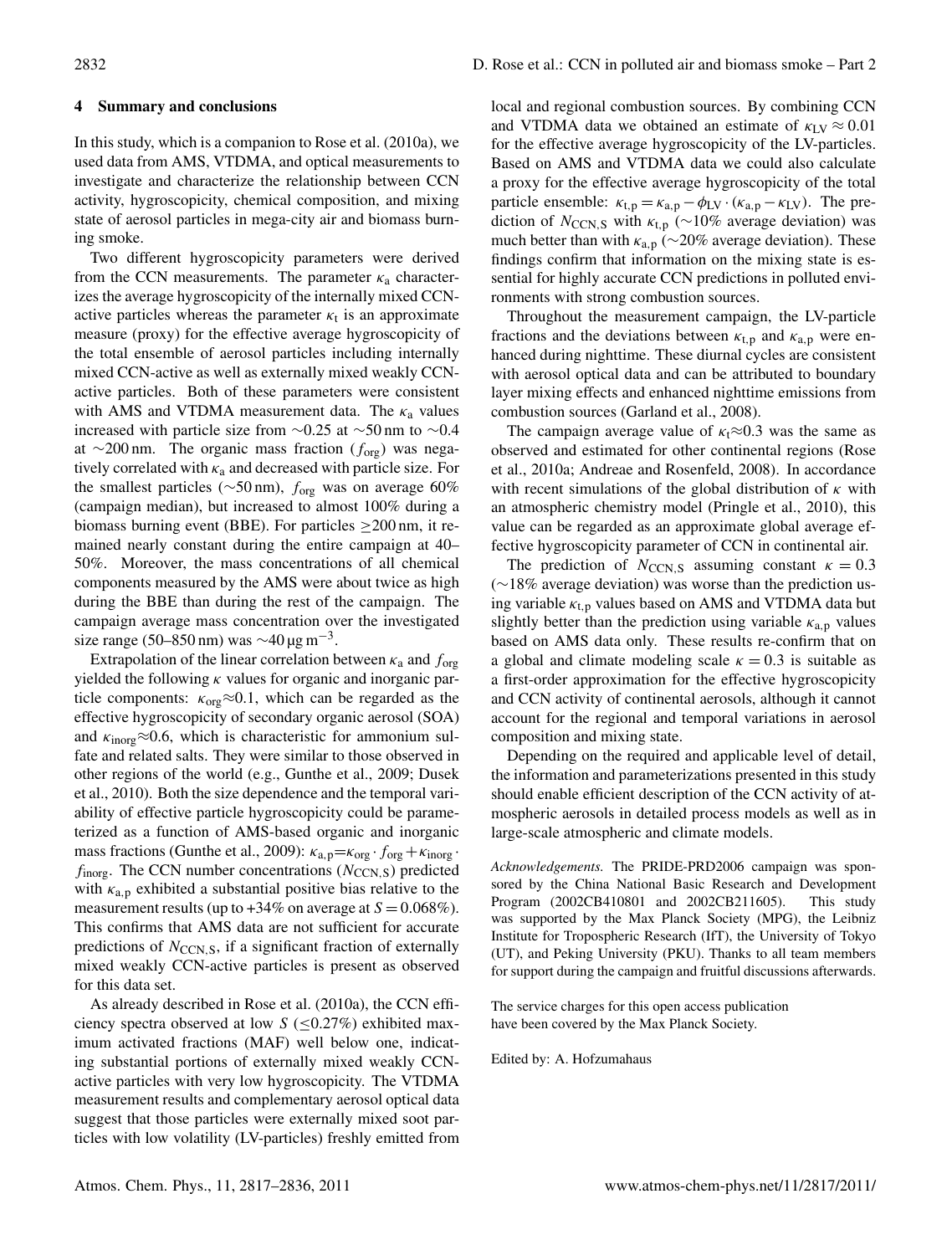# **References**

- Andreae, M. O.: Correlation between cloud condensation nuclei concentration and aerosol optical thickness in remote and polluted regions, Atmos. Chem. Phys., 9, 543–556, doi:10.5194/acp-9-543-2009, 2009.
- Andreae, M. O. and Gelencsér, A.: Black carbon or brown carbon? The nature of light-absorbing carbonaceous aerosols, Atmos. Chem. Phys., 6, 3131–3148, doi:10.5194/acp-6-3131-2006, 2006.
- Andreae, M. O. and Rosenfeld, D.: Aerosol-cloud-precipitation interactions. Part 1. The nature and sources of cloud-active aerosols, Earth Sci. Rev., 89, 13–41, 2008.
- Andreae, M. O., Schmid, O., Yang, H., Yu, J., Zeng, L., and Zhang, Y.: Optical properties and chemical composition of the atmospheric aerosol in urban Guangzhou, China, Atmos. Environ., 42, 6335–6350, doi:10.1016/j.atmosenv.2008.01.030, 2008.
- Anttila, T.: Sensitivity of cloud droplet formation to the numerical treatment of the particle mixing state, J. Geophys. Res., 115, D21205, doi:10.1029/2010JD013995, 2010.
- Birmili, W., Stratmann, F., and Wiedensohler, A.: Design of a DMA-based size spectrometer for a large particle size range and stable operation, J. Aerosol Sci., 30, 4, 549–553, 1999.
- Bougiatioti, A., Fountoukis, C., Kalivitis, N., Pandis, S. N., Nenes, A., and Mihalopoulos, N.: Cloud condensation nuclei measurements in the marine boundary layer of the Eastern Mediterranean: CCN closure and droplet growth kinetics, Atmos. Chem. Phys., 9, 7053–7066, doi:10.5194/acp-9-7053-2009, 2009.
- Broekhuizen, K., Chang, R.-W., Leaitch, W. R., Li, S.-M., and Abbatt, J. P. D.: Closure between measured and modeled cloud condensation nuclei (CCN) using size-resolved aerosol compositions in downtown Toronto, Atmos. Chem. Phys., 6, 2513–2524, doi:10.5194/acp-6-2513-2006, 2006.
- Burtscher, H., Baltensperger, U., Bukowiecki, N., Cohn, P., Huglin, ¨ C., Mohr, M., Matter, U., Nyeki, S., Schmatloch, V., and Streit, N.: Separation of volatile and non-volatile aerosol fractions by thermodesorption: instrumental development and applications, J. Aerosol Sci., 32, 427–442, 2001.
- Chang, R. Y.-W., Slowik, J. G., Shantz, N. C., Vlasenko, A., Liggio, J., Sjostedt, S. J., Leaitch, W. R., and Abbatt, J. P. D.: The hygroscopicity parameter  $(\kappa)$  of ambient organic aerosol at a field site subject to biogenic and anthropogenic influences: relationship to degree of aerosol oxidation, Atmos. Chem. Phys., 10, 5047– 5064, doi:10.5194/acp-10-5047-2010, 2010.
- Cheng, Y. F., Eichler, H., Wiedensohler, A., Heintzenberg, J., Zhang, Y. H., Hu, M., Herrmann, H., Zeng, L. M., Liu, S., Gnauk, T., Brüggemann, E., and He, L. Y.: Mixing state of elemental carbon and non-light-absorbing aerosol components derived from in situ particle optical properties at Xinken in Pearl River Delta of China, J. Geophys. Res., 111, D20204, doi:10.1029/2005JD006929, 2006.
- Cheng, Y. F., Berghof, M., Garland, R. M., Wiedensohler, A., Wehner, B., Müller, T., Su, H., Zhang, Y. H., Achtert, P., Nowak, A., Pöschl, U., Zhu, T., Hu, M., and Zeng, L. M.: Influence of soot mixing state on aerosol light absorption and single scattering albedo during air mass aging at a polluted regional site in northeastern China, J. Geophys. Res., 114, D00G10, doi:10.1029/2008JD010883, 2009.
- Cubison, M. J., Ervens, B., Feingold, G., Docherty, K. S., Ulbrich, I. M., Shields, L., Prather, K., Hering, S., and Jimenez, J. L.:

The influence of chemical composition and mixing state of Los Angeles urban aerosol on CCN number and cloud properties, Atmos. Chem. Phys., 8, 5649–5667, doi:10.5194/acp-8-5649-2008, 2008.

- DeCarlo, P. F., Slowik, J. G., Worsnop, D. R., Davidovits, P., and Jimenez, J. L.: Particle Morphology and Density Characterization by Combined Mobility and Aerodynamic Diameter Measurements. Part 1: Theory, Aerosol Sci. Technol., 38, 1185– 1205, 2004.
- Dusek, U., Frank, G. P., Hildebrandt, L., Curtius, J., Schneider, J., Walter, S., Chand, D., Drewnick, F., Hings, S., Jung, D., Borrmann, S., and Andreae, M. O.: Size matters more than chemistry for cloud nucleating ability of aerosol particles, Science, 312, 1375–1378, 2006.
- Dusek, U., Frank, G. P., Curtius, J., Drewnick, F., Schneider, J., Kürten, A., Rose, D., Andreae, M. O., Borrmann, S., and Pöschl, U.: Enhanced organic mass fraction and decreased hygroscopicity of cloud condensation nuclei (CCN) during new particle formation events, Geophys. Res. Lett., 37, L03804, doi:10.1029/2009GL040930, 2010.
- Ervens, B., Cubison, M., Andrews, E., Feingold, G., Ogren, J., Jimenez, J., DeCarlo, P., and Nenes, A.: Prediction of cloud condensation nucleus number concentration using measurements of aerosol size distributions and composition and light scattering enhancement due to humidity, J. Geophys. Res., 112, doi:10.1029/2006JD007426, 2007.
- Ervens, B., Cubison, M. J., Andrews, E., Feingold, G., Ogren, J. A., Jimenez, J. L., Quinn, P. K., Bates, T. S., Wang, J., Zhang, Q., Coe, H., Flynn, M., and Allan, J. D.: CCN predictions using simplified assumptions of organic aerosol composition and mixing state: a synthesis from six different locations, Atmos. Chem. Phys., 10, 4795–4807, doi:10.5194/acp-10-4795-2010, 2010.
- Frank, G. P., Dusek, U., and Andreae, M. O.: Technical note: A method for measuring size-resolved CCN in the atmosphere, Atmos. Chem. Phys. Discuss., 6, 4879–4895, doi:10.5194/acp-8- 6365-2006, 2006.
- Frey, A., Rose, D., Wehner, B., Müller, T., Cheng, Y., Wiedensohler, A., and Virkkula, A.: Application of the Volatility-TDMA Technique to Determine the Number Size Distribution and Mass Concentration of Less Volatile Particles, Aerosol Sci. Technol., 42, 817–828, 2008.
- Garland, R. M., Yang, H., Schmid, O., Rose, D., Nowak, A., Achtert, P., Wiedensohler, A., Takegawa, N., Kita, K., Miyazaki, Y., Kondo, Y., Hu, M., Shao, M., Zeng, L. M., Zhang, Y. H., Andreae, M. O., and Pöschl, U.: Aerosol optical properties in a rural environment near the mega-city Guangzhou, China: implications for regional air pollution, radiative forcing and remote sensing, Atmos. Chem. Phys., 8, 5161–5186, doi:10.5194/acp-8- 5161-2008, 2008.
- Gunthe, S. S., King, S. M., Rose, D., Chen, Q., Roldin, P., Farmer, D. K., Jimenez, J. L., Artaxo, P., Andreae, M. O., Martin, S. T., and Pöschl, U.: Cloud condensation nuclei in pristine tropical rainforest air of Amazonia: size-resolved measurements and modeling of atmospheric aerosol composition and CCN activity, Atmos. Chem. Phys., 9, 7551–7575, doi:10.5194/acp-9-7551- 2009, 2009.
- Heintzenberg, J. and Charlson, R. J.: Clouds in the Perturbed Climate System: Their Relationship to Energy Balance, Atmospheric Dynamics, and Precipitation, Strüngmann Forum Report,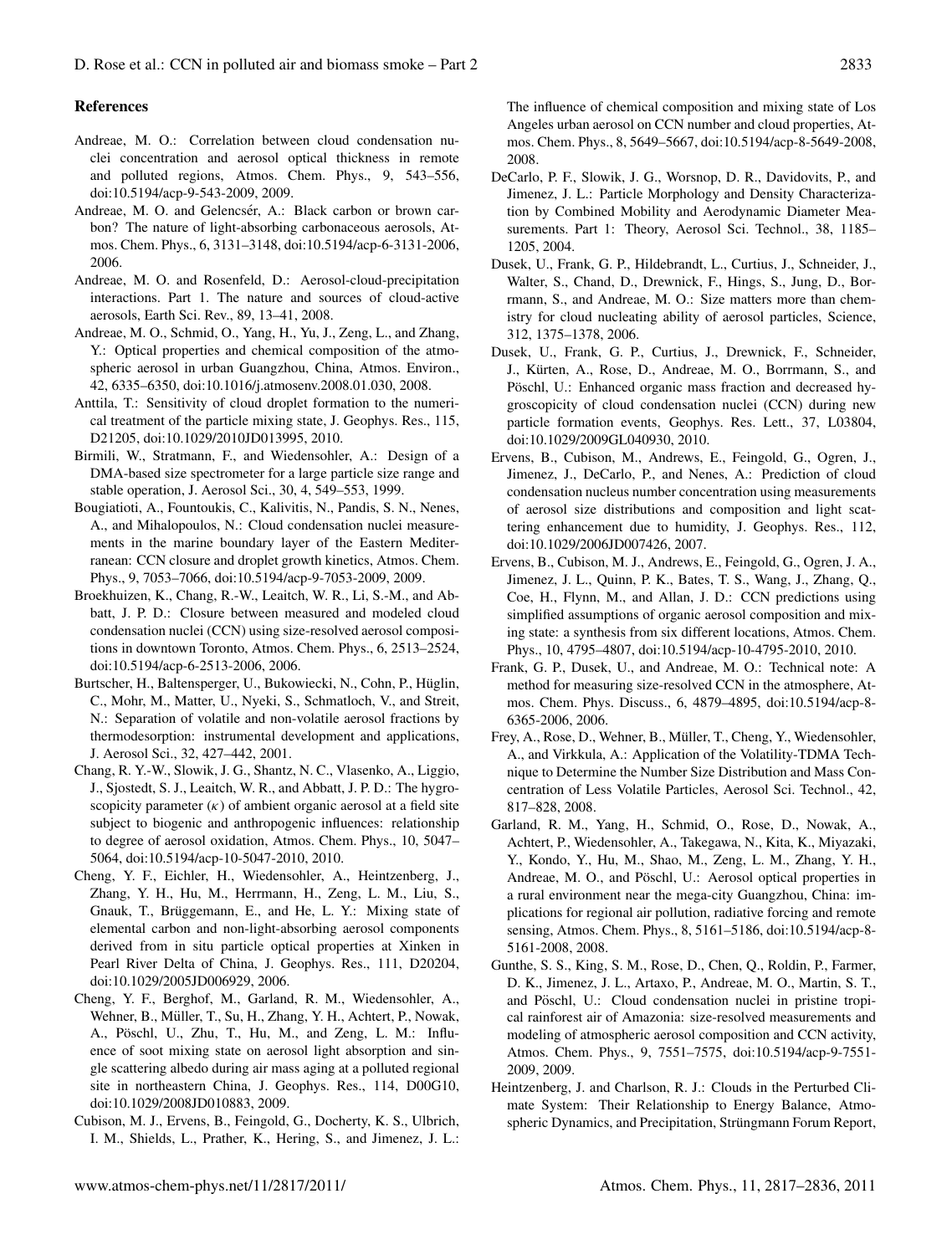vol. 2, MIT Press, Cambridge, MA, USA, 2009.

- Huang, Y., Chameides, W. L., and Dickinson, R. E.: Direct and indirect effects of anthropogenic aerosols on regional precipitation over east Asia, J. Geophys. Res., 112, D03212, doi:10.1029/2006JD007114, 2007.
- Hudson, J. G.: Variability of the relationship between particle size and cloud-nucleating ability, Geophys. Res. Lett., 34, L08801, doi:10.1029/2006GL028850, 2007.
- Hudson, J. G. and Yum, S. S.: Cloud condensation nuclei spectra and polluted and clean clouds over the Indian Ocean, J. Geophys. Res., 107(D19), 8022, doi:10.1029/2001JD000829, 2002.
- IPCC: Climate Change 2007: The Physical Science Basis. Contribution of Working Group I to the Fourth Assessment Report of the Intergovernmental Panel on Climate Change, p. 996, Cambridge University Press, Cambridge and New York, 2007.
- Jayne, J. T., Leard, D. C., Zhang, X. F., Davidovits, P., Smith, K. A., Kolb, C. E., and Worsnop, D. R.: Development of an aerosol mass spectrometer for size and composition analysis of submicron particles, Aerosol Sci. Technol., 33, 49–70, 2000.
- Juranyi, Z., Gysel, M., Weingartner, E., DeCarlo, P. F., Kam- ´ mermann, L., and Baltensperger, U.: Measured and modelled cloud condensation nuclei number concentration at the high alpine site Jungfraujoch, Atmos. Chem. Phys., 10, 7891–7906, doi:10.5194/acp-10-7891-2010, 2010.
- King, S. M., Rosenøern, T., Shilling, J. E., Chen, Q., and Martin, S. T.: Increased cloud activation potential of secondary organic aerosol for atmospheric mass loadings, Atmos. Chem. Phys., 9, 2959–2971, doi:10.5194/acp-9-2959-2009, 2009.
- King, S. M., Rosenøern, T., Shilling, J. E., Chen, Q., Wang, Z., Biskos, G., McKinney, K. A., Pöschl, U., and Martin, S. T.: Cloud droplet activation of mixed organic-sulfate particles produced by the photooxidation of isoprene, Atmos. Chem. Phys., 10, 3953–3964, doi:10.5194/acp-10-3953-2010, 2010.
- Kondo, Y., Komazaki, Y., Miyazaki, Y., Moteki, N., Takegawa, N., Kodama, D., Deguchi, S., Nogami, M., Fukuda, M., and Miyakawa, T.: Temporal variations of elemental carbon in Tokyo, J. Geophys. Res, 111, D12205, doi:10.1029/2005JD006257, 2006.
- Kreidenweis, S. M., Petters, M. D., and DeMott, P. J.: Singleparameter estimates of aerosol water content, Environ. Res. Lett., 3, 035002, doi:10.1088/1748-9326/3/3/035002, 2008.
- Kreidenweis, S. M., Petters, M. D., and Chuang, P. Y.: Cloud particle precursors, in: Clouds in the Perturbed Climate System: Their Relationship to Energy Balance, Atmospheric Dynamics, and Precipitation, Strüngmann Forum Report, vol. 2, edited by: Heintzenberg, J. and Charlson, R. J., MIT Press, Cambridge, MA, USA, 2009.
- Kuwata, M. and Kondo, Y.: Dependence of size-resolved CCN spectra on the mixing state of nonvolatile cores observed in Tokyo, J. Geophys. Res., 113, D19202, doi:10.1029/2007JD009761, 2008.
- Kuwata, M., Kondo, Y., Mochida, M., Takegawa, N., and Kawamura, K.: Dependence of CCN activity of less volatile particles on the amount of coating observed in Tokyo, J. Geophys. Res., 112, D11207, doi:10.1029/2006JD007758, 2007.
- Kuwata, M., Kondo, Y., Miyazaki, Y., Komazaki, Y., Kim, J. H., Yum, S. S., Tanimoto, H., and Matsueda, H.: Cloud condensation nuclei activity at Jeju Island, Korea in spring 2005, Atmos. Chem. Phys., 8, 2933–2948, doi:10.5194/acp-8-2933-2008,

2008.

- Lance, S., Medina, J., Smith, J. N., and Nenes, A.: Mapping the Operation of the DMT Continuous Flow CCN Counter, Aerosol Sci. Technol., 40, 242–254, 2006.
- Lance, S., Nenes, A., Mazzoleni, C., Dubey, M. K., Gates, H., Varutbangkul, V., Rissman, T. A., Murphy, S. M., Sorooshian, A., Flagan, R. C., Seinfeld, J. H., Feingold, G., and Jonsson, H. H.: Cloud condensation nuclei activity, closure, and droplet growth kinetics of Houston aerosol during the Gulf of Mexico Atmospheric Composition and Climate Study (GoMACCS), J. Geophys. Res., 114, D00F15, doi:10.1029/2008JD011699, 2009.
- Lohmann, U. and Feichter, J.: Global indirect aerosol effects: a review, Atmos. Chem. Phys., 5, 715–737, doi:10.5194/acp-5-715- 2005, 2005.
- Medina, J., Nenes, A., Sotiropoulou, R.-E. P., Cottrell, L. D., Ziemba, L. D., Beckman, P. J., and Griffin, R. J.: Cloud condensation nuclei closure during the International Consortium for Atmospheric Research on Transport and Transformation 2004 campaign: Effects of size-resolved composition, J. Geophys. Res., 112, D10S31, doi:10.1029/2006JD007588, 2007.
- Mikhailov, E., Vlasenko, S., Martin, S. T., Koop, T., and Pöschl, U.: Amorphous and crystalline aerosol particles interacting with water vapor: conceptual framework and experimental evidence for restructuring, phase transitions and kinetic limitations, Atmos. Chem. Phys., 9, 9491–9522, doi:10.5194/acp-9-9491-2009, 2009.
- Petters, M. D. and Kreidenweis, S. M.: A single parameter representation of hygroscopic growth and cloud condensation nucleus activity, Atmos. Chem. Phys., 7, 19611971, doi:10.5194/acp-7- 1961-2007, 2007.
- Philippin, S., Wiedensohler, A., and Stratmann, F.: Measurements of non-volatile fractions of pollution aerosols with an eight-tube volatility tandem differential mobility analyzer (VTDMA-8), J. Aerosol Sci., 35, 185–203, doi:10.1016/j.jaerosci.2003.07.004, 2004.
- Pöschl, U.: Atmospheric aerosols: composition, transformation, climate and health effects, Angewandte Chemie International Edition, 44, 7520–7540, 2005.
- Pöschl, U.: Gasparticle interactions of tropospheric aerosols: Kinetic and thermodynamic perspectives of multiphase chemical reactions, amorphous organic substances, and the activation of cloud condensation nuclei, Atmos. Res., doi:10.1016/j.atmosres.2010.12.018, in press, 2011.
- Pöschl, U., Rose, D., and Andreae, M. O.: Climatologies of cloudrelated aerosols - Part 2: Particle hygroscopicity and cloud condensation nucleus activity, in: Clouds in the Perturbed Climate System: Their Relationship to Energy Balance, Atmospheric Dynamics, and Precipitation, Strüngmann Forum Report, vol. 2, edited by: Heintzenberg, J. and Charlson, R. J., MIT Press, Cambridge, MA, USA, 57–72, 2009.
- Pringle, K. J., Tost, H., Pozzer, A., Pöschl, U., and Lelieveld, J.: Global distribution of the effective aerosol hygroscopicity parameter for CCN activation, Atmos. Chem. Phys., 10, 5241– 5255, doi:10.5194/acp-10-5241-2010, 2010.
- Pruppacher, H. R. and Klett, J. D.: Microphysics of clouds and precipitation, Kluwer Academic Publishers, Dordrecht, The Netherlands, 1997.
- Roberts, G., Artaxo, P., Zhou, J., Swietlicki, E., and Andreae,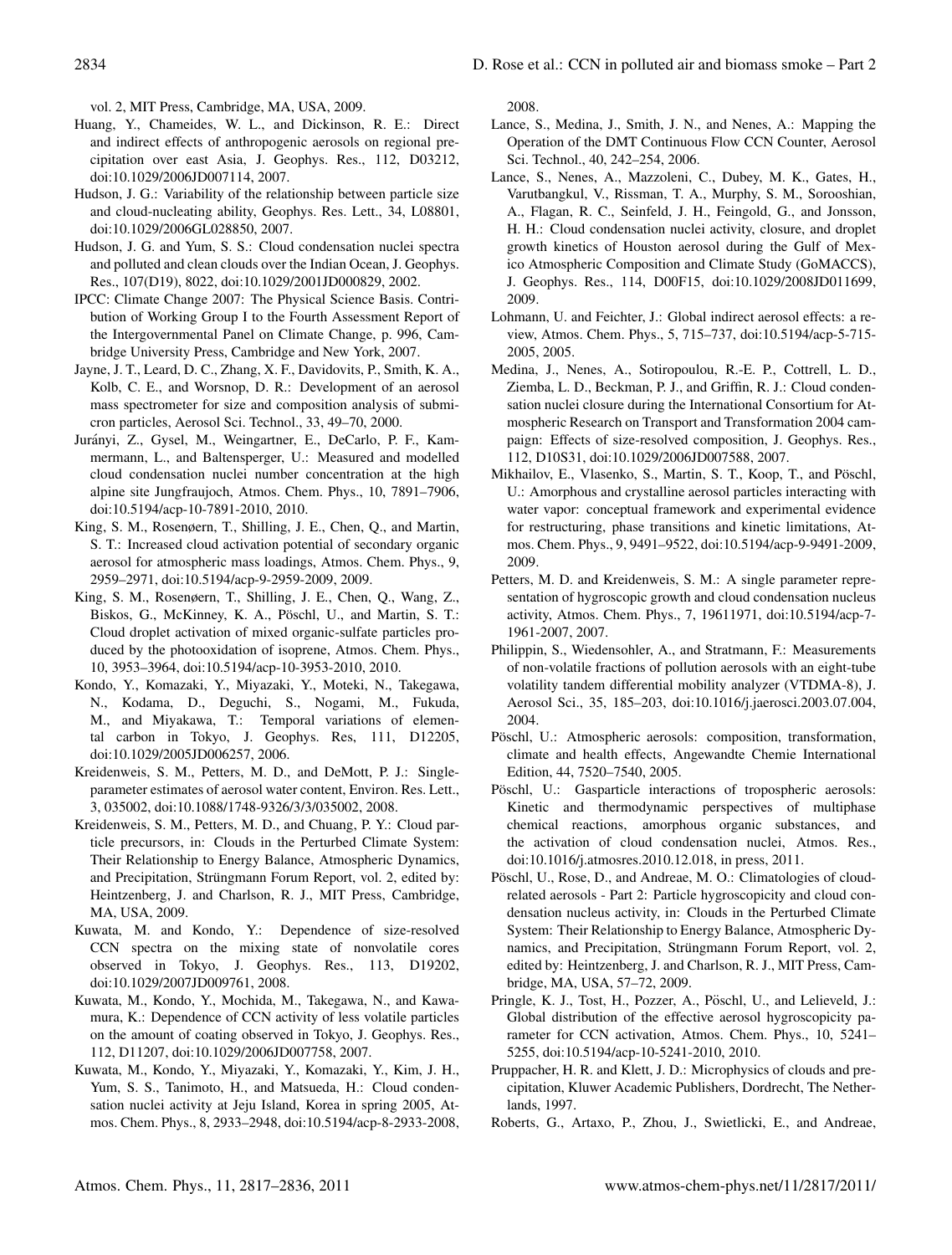M. O.: Sensitivity of CCN spectra on chemical and physical properties of aerosol: A case study from the Amazon Basin, J. Geophys. Res., 107, 8070, doi:10.1029/2001JD000583, 2002.

- Roberts, G., Mauger, G., Hadley, O., and Ramanathan, V.: North American and Asian aerosols over the eastern Pacific Ocean and their role in regulating cloud condensation nuclei, J. Geophys. Res., 111, D13205, doi:10.1029/2005JD006661, 2006.
- Roberts, G. C. and Nenes, A.: A Continuous-Flow Streamwise Thermal-Gradient CCN Chamber for Atmospheric Measurements, Aerosol Sci. Technol., 39, 206–221, 2005.
- Roberts, G. C., Andreae, M. O., Zhou, J., and Artaxo, P.: Cloud condensation nuclei in the Amazon Basin: "Marine" conditions over a continent?, Geophys. Res. Lett., 28, 2807–2810, 2001.
- Rose, D., Wehner, B., Ketzel, M., Engler, C., Voigtländer, J., Tuch, T., and Wiedensohler, A.: Atmospheric number size distributions of soot particles and estimation of emission factors, Atmos. Chem. Phys., 6, 1021–1031, doi:10.5194/acp-6-1021-2006, 2006.
- Rose, D., Gunthe, S. S., Mikhailov, E., Frank, G. P., Dusek, U., Andreae, M. O., and Pöschl, U.: Calibration and measurement of a continuous-flow cloud condensation nuclei counter (DMT-CCNC): CCN activation of ammonium sulfate and sodium chloride aerosol particles in theory and experiment, Atmos. Chem. Phys., 8, 1153–1179, doi:10.5194/acp-8-1153-2008, 2008.
- Rose, D., Nowak, A., Achtert, P., Wiedensohler, A., Hu, M., Shao, M., Zhang, Y., Andreae, M. O., and Pöschl, U.: Cloud condensation nuclei in polluted air and biomass burning smoke near the mega-city Guangzhou, China - Part 1: Size-resolved measurements and implications for the modeling of aerosol particle hygroscopicity and CCN activity, Atmos. Chem. Phys., 10, 3365– 3383, doi:10.5194/acp-10-3365-2010, 2010a.
- Rose, D., Nowak, A., Achtert, P., Wiedensohler, A., Hu, M., Shao, M., Zhang, Y., Andreae, M. O., and Pöschl, U.: Interactive comment on "Cloud condensation nuclei in polluted air and biomass burning smoke near the mega-city Guangzhou, China – Part 1: Size-resolved measurements and implications for the modeling of aerosol particle hygroscopicity and CCN activity" by D. Rose et al., Atmos. Chem. Phys. Discuss., 8, S12597–S12599, doi:10.5194/acpd-8-S12597-2010, 2010b.
- Sadezky, A., Muckenhuber, H., Grothe, H., Niessner, R., and Pöschl, U.: Raman microspectroscopy of soot and related carbonaceous materials: spectral analysis and structural information, Carbon, 43, 1731–1742, 2005.
- Seinfeld, J. H. and Pandis, S. N.: Atmospheric Chemistry and Physics: From Air Pollution to Climate Change, John Wiley and Sons, Inc., New York, USA, 2006.
- Shantz, N. C., Chang, R. Y.-W., Slowik, J. G., Vlasenko, A., Abbatt, J. P. D., and Leaitch, W. R.: Slower CCN growth kinetics of anthropogenic aerosol compared to biogenic aerosol observed at a rural site, Atmos. Chem. Phys., 10, 299–312, doi:10.5194/acp-10-299-2010, 2010.
- Smith, M. H. and O'Dowd, C. D.: Observations of accumulation mode aerosol composition and soot carbon concentrations by means of a high-temperature volatility technique, J. Geophys. Res, 101, 19583–19591, 1996.
- Stevens, B. and Feingold, G.: Untangling aerosol effects on clouds and precipitation in a buffered system, Nature, 461, 7264, doi:10.1038/nature08281, 2009.
- Su, H., Rose, D., Cheng, Y. F., Gunthe, S. S., Massling, A., Stock,

M., Wiedensohler, A., Andreae, M. O., and Pöschl, U.: Hygroscopicity distribution concept for measurement data analysis and modeling of aerosol particle mixing state with regard to hygroscopic growth and CCN activation, Atmos. Chem. Phys., 10, 7489–7503, doi:10.5194/acp-10-7489-2010, 2010.

- Takegawa, N., Miyakawa, T., Watanabe, M., Kondo, Y., Miyazaki, Y., Han, S., Zhao, Y., van Pinxteren, D., Brüggemann, E., Gnauk, T., Herrmann, H., Xiao, R., Deng, Z., Hu, M., Zhu, T., and Zhang, Y.: Performance of an Aerodyne Aerosol Mass Spectrometer (AMS) during Intensive Campaigns in China in the Summer of 2006, Aerosol Sci. Technol., 43, 189–204, doi:10.1080/02786820802582251, 2009.
- Tuch, T. M., Haudek, A., Müller, T., Nowak, A., Wex, H., and Wiedensohler, A.: Design and performance of an automatic regenerating adsorption aerosol dryer for continuous operation at monitoring sites, Atmos. Meas. Tech., 2, 417–422, doi:10.5194/amt-2-417-2009, 2009.
- Wang, J., Lee, Y.-N., Daum, P. H., Jayne, J., and Alexander, M. L.: Effects of aerosol organics on cloud condensation nucleus (CCN) concentration and first indirect aerosol effect, Atmos. Chem. Phys., 8, 6325–6339, doi:10.5194/acp-8-6325-2008, 2008.
- Wang, J., Cubison, M. J., Aiken, A. C., Jimenez, J. L., and Collins, D. R.: The importance of aerosol mixing state and size-resolved composition on CCN concentration and the variation of the importance with atmospheric aging of aerosols, Atmos. Chem. Phys., 10, 7267–7283, doi:10.5194/acp-10-7267-2010, 2010.
- Wehner, B., Berghof, M., Cheng, Y. F., Achtert, P., Birmili, W., Nowak, A., Wiedensohler, A., Garland, R. M., Pöschl, U., Hu, M., and Zhu, T.: Mixing state of nonvolatile aerosol particle fractions and comparison with light absorption in the polluted Beijing region, J. Geophys. Res., 114, D00G17, doi:10.1029/2008JD010923, 2009.
- Wex, H., McFiggans, G., Henning, S., and Stratmann, F.: Influence of the external mixing state of atmospheric aerosol on derived CCN number concentrations, Geophys. Res. Lett., 37, L10805, doi:10.1029/2010GL043337, 2010.
- Wiedensohler, A., Cheng, Y. F., Nowak, A., Wehner, B., Achtert, P., Berghof, M., Birmili, W., Wu, Z. J., Hu, M., Zhu, T., Takegawa, N., Kita, K., Kondo, Y., Lou, S. R., Hofzumahaus, A., Holland, F., Wahner, A., Gunthe, S. S., Rose, D., Su, H., and Pöschl, U.: Rapid aerosol particle growth and increase of cloud condensation nucleus activity by secondary aerosol formation and condensation: A case study for regional air pollution in northeastern China, J. Geophys. Res., 114, D00G08, doi:10.1029/2008JD010884, 2009.
- Wiedensohler, A., Birmili, W., Nowak, A., Sonntag, A., Weinhold, K., Merkel, M., Wehner, B., Tuch, T., Pfeifer, S., Fiebig, M., Fjaraa, A. M., Asmi, E., Sellegri, K., Depuy, R., Venzac, H., Vil- ¨ lani, P., Laj, P., Aalto, P., Ogren, J. A., Swietlicki, E., Roldin, P., Williams, P., Quincey, P., Hüglin, C., Fierz-Schmidhauser, R., Gysel, M., Weingartner, E., Riccobono, F., Santos, S., Grüning, C., Faloon, K., Beddows, D., Harrison, R. M., Monahan, C., Jennings, S. G., O'Dowd, C. D., Marinoni, A., Horn, H.-G., Keck, L., Jiang, J., Scheckman, J., McMurry, P. H., Deng, Z., Zhao, C. S., Moerman, M., Henzing, B., and de Leeuw, G.: Particle mobility size spectrometers: harmonization of technical standards and data structure to facilitate high quality long-term observations of atmospheric particle number size distributions, Atmos. Meas. Tech. Discuss., 3, 5521–5587, doi:10.5194/amtd-3-5521-